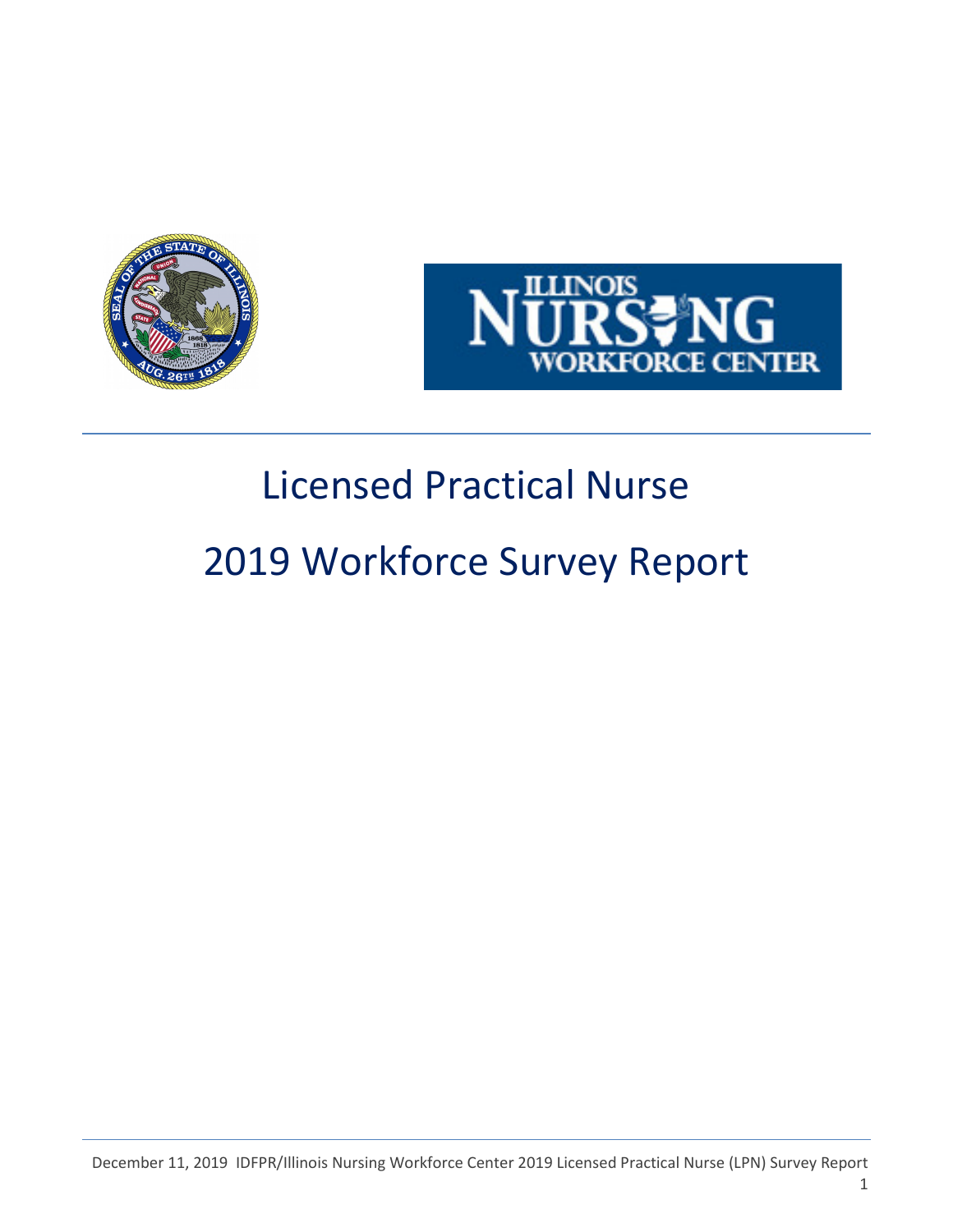# Acknowledgements

The Illinois Nursing Workforce Center would like to express our gratitude to the individuals and organizations that have made this report possible. We would especially like to thank:

- The Governor of Illinois, JB Pritzker; the Secretary of the Illinois Department of Financial and Professional Regulation (IDFPR), Deborah Hagan; and the Acting Director of Professional Regulation, Cecilia Abundis, for their support and interest in the study of nursing workforce.
- The Illinois Nursing Workforce Center Advisory Board:
	- Linda D. Taylor, PhD, MSN, RN, Chairperson
	- Krista L. Jones, DNP, MSN, PHNA-BC, RN, Vice-chairperson
	- Lynda Bartlett, MS, MBA, RN
	- Laura W. Bernaix, PhD, RN
	- Susan Edamala, MSN, RN
	- Carmen C. Hovanec, MSN, RN
	- Cynthia L. Maskey, PhD, RN
	- Marsha A. Prater, PhD, RN
	- Theresa E. Towle, DNP, FNP-BC, CNRN

Completed in 2019, under the leadership of the Illinois Nursing Workforce Center Advisory (INWC) Advisory Board of Directors, this survey was offered this voluntary survey was offered with individual online licensure renewal.

The survey was accomplished through the collaboration of the following Illinois Department of Financial and Professional Regulation (IDFPR) sections: Licensing and Testing Section, Nursing Section, Illinois Nursing Workforce Center, the IDFPR's Information Technology Section, and the Office of the Secretary.

We owe a special thanks to: the INWC Data Workgroup: Linda D. Taylor, PhD, RN, CNE; Susan Edamala, MSN, RN, and Cynthia L. Maskey, PhD, RN, who provided many hours of time in the production of this report. Thank you as well to IDFPR Michele Bromberg, MSN, RN and Linda B. Roberts, MSN, RN.

Special thanks to the nurses licensed in Illinois who responded to the survey. The feedback provided will make a significant contribution to planning health services in Illinois, specifically those focused on the nursing workforce.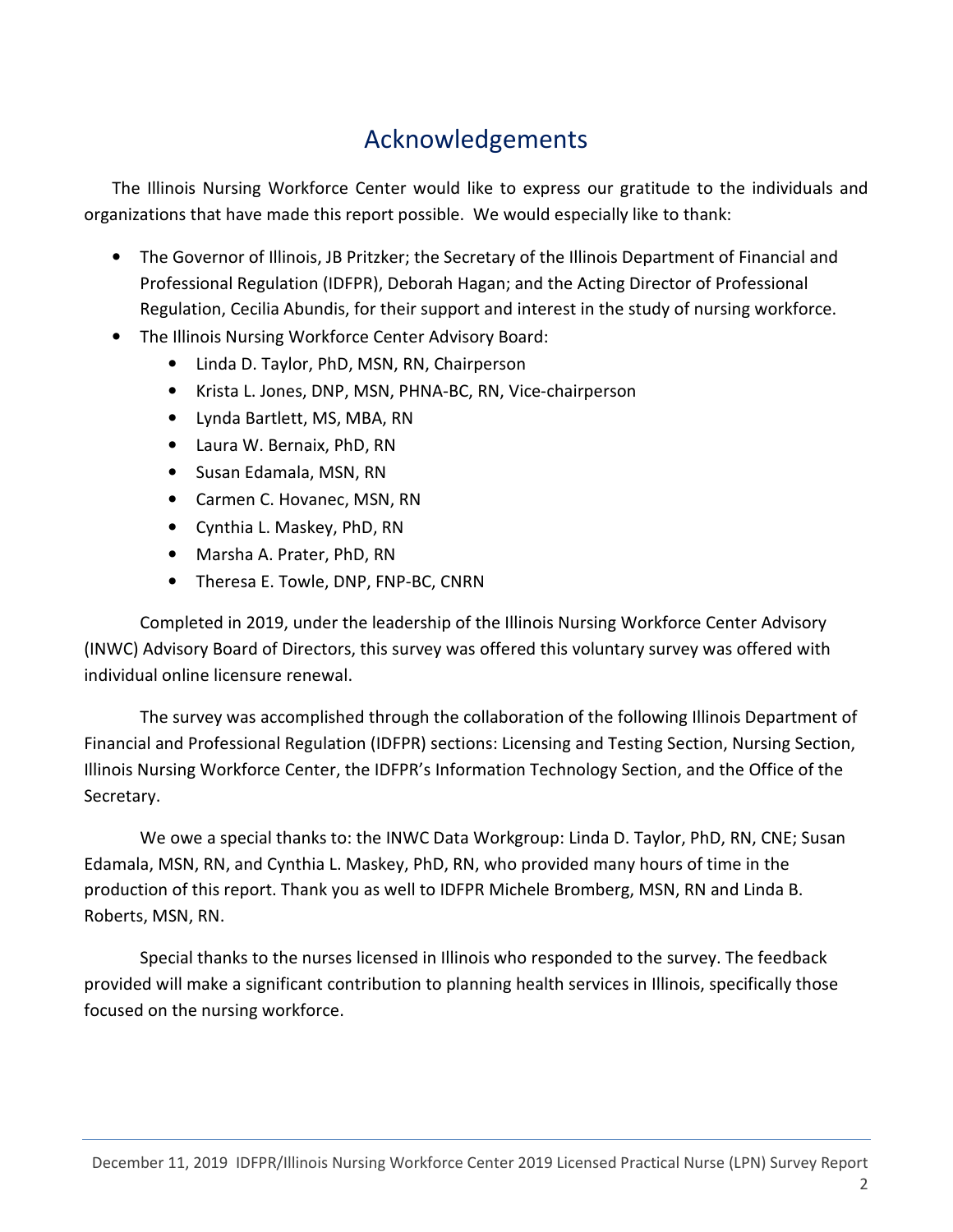## Talking Points Illinois Nursing Workforce Center Licensed Practical Nurse Survey 2019 Based on 3,662 LPN Respondents

### Aging of the LPN Workforce

 $45\%$  of the LPN workforce is over the age of 55 years

 $22\%$  of LPNs who practice in nursing homes/extended care facilities plan on retiring in 1 – 5 years

### **Diversity**

- 23% of Hispanic/Latino LPNs are less than 34 years of age
- 7% of the LPN workforce are male, which is lower than national average, though 36% of this group are under the age of 44 years

58% of Asian LPNs are younger than 45 years of age



26% of LPNs identify as Black/African American, the largest reporting minority; the percentage the same (approximately 25%) for three age ranges: 35-44, 45-54 and 55-64 years of age

### LPN Workplace Settings

50% practice in nursing homes/extended care/assisted living – especially LPNs in younger age cohorts

14% practice in the ambulatory care settings

9% practice in the home health settings

### LPN Position Title, Education

75% Provide direct patient care as staff nurses

55% of LPNs currently licensed obtained their education through a community college

### Summary

There is an aging LPN workforce, one fifth are planning to retire within the next 5 years

Experience of the LPN is a more complex picture as data emerges for age groups 35-44 years, 45-54 years and even 55-64 years of age. In each of these age categories are individuals with

varying levels of experience.

There is a need to increase the diversity of LPN workforce to mirror the state population Fifty-five percent of LPNs currently licensed received their education through a community college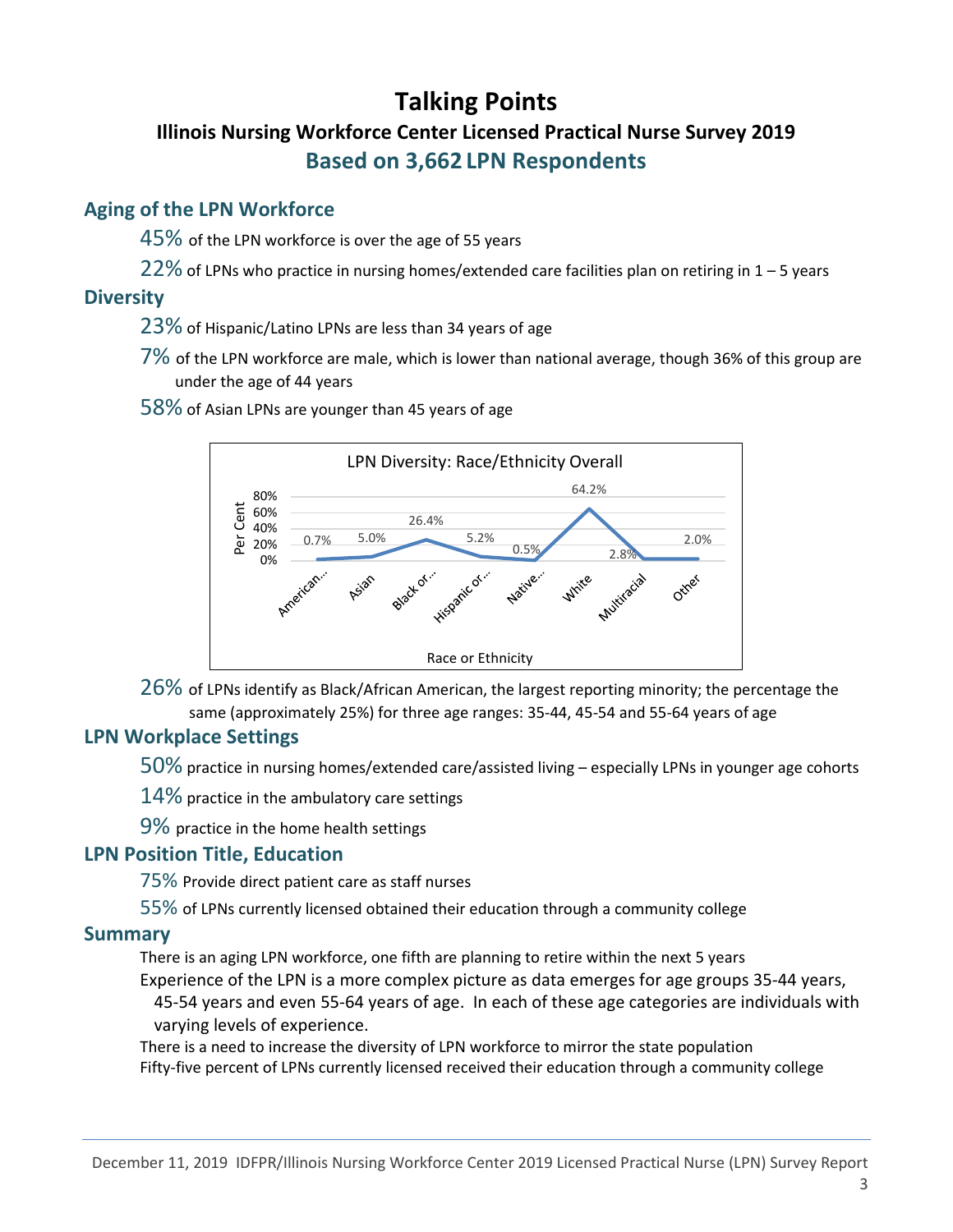## Executive Summary

#### Illinois Nursing Workforce Center Licensed Practical Nurse Survey 2019

#### General Overview

This report details the results of the 2019 Illinois Licensed Practical Nurse (LPN) workforce survey. The survey was structured to capture data on the demographics of the current LPN workforce, including their cultural diversity, relative numbers of LPNs in each age group, educational preparation, and workplace settings. Participation in the survey was voluntary and was conducted during the 2019 LPN license renewal period from 11/13/2018 to 1/31/2019. In 2019, over 88% of Illinois LPNs completed their license renewal via the on-line platform. The survey was completed by 3,662 LPNs representing approximately 13% of the 28,109 total LPNs licensed in Illinois. Data on the characteristics, size, practice foci, educational pipeline and distribution of LPNs in the State of Illinois is essential to planning for provision of essential health care services to many groups of Illinois citizens, particularly the elderly and home bound. These data are essential for State LPN workforce planning.

#### Age of the Workforce

Similar to the RN workforce, LPNs are an aging group; 45% of the respondents are 55 years of age or older. When combined with the 45-54 years old age groups, the data indicate that 68% of the LPN workforce falls into upper age ranges, which is slightly more than the LPNs who participated in the 2017. Serious concerns about the capacity of this group to meet future population's health needs surface as 23% of respondents plan to retire in one to five years.

#### **Diversity**

The LPN group, particularly in comparison to the RN workforce, is a racial and ethnically diverse group. Twenty-six percent of respondents to the question on race placed themselves in the Black/African American category. Three age ranges of Black/African American LPNs (35-44, 45-54 and 55-64 years of age) were 23-26% of respondents, which speaks to some consistency in the diversity of this group. Interestingly, the Hispanic/Latina percent was highest in the younger years, showing approximately 23% are less than 34 years of age. The gender diversity is low with approximately 7% males, though 36% of this group are under 44 years of age. While there is a clear need to increase diversity in the nursing workforce, the LPN group demonstrates some promising trends.

#### Workplace Settings

Nursing homes/extended care/assisted living environments were the primary workplace settings for close to half of the respondents (50%). Another large group of LPNs practice in the ambulatory care setting (14%) and (9%) practice in the home health setting. Demand projections for this workforce depend on the anticipated shift from nursing to home health care for the elderly but long-term employment growth is expected to continue into 2030 (Spetz, Trupin, Bates & Coffman, 2015; HRSA, 2018). Combining workplace setting, age and intent to retire data have clear implications for Illinois workforce planning groups, particularly the need to focus on the nursing home/ home health population, its growth, service needs and the demand/workforce capacity imbalance.

#### Summary

The LPN survey data indicates a workforce that is aging with a diminishing LPN pipeline to replace these nurses. It is well-known that aging of the U.S. population poses particular demands on health care services, one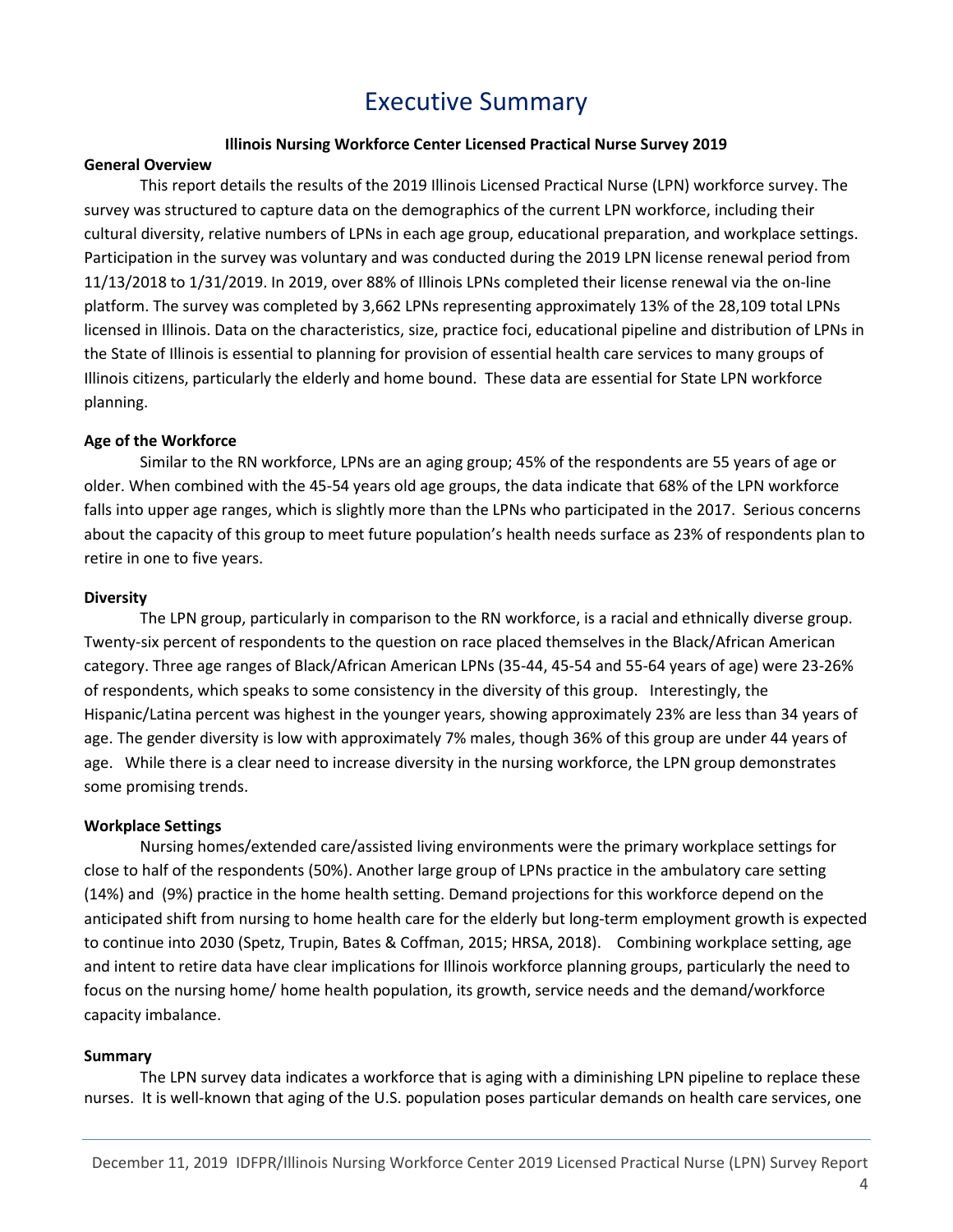sector being long-term care needs. Recent reports on long term care raise concerns about the quality of these services (Harrington, Wiener, Ross, & Musumeci, 2017). There is an urgent need for work force planning to meet future healthcare needs. LPNs traditional roles in nursing homes/extended care/assisted living environments and home care with the anticipated growth of the elderly population will increase the demand for LPNs. As we plan for the future LPN nursing workforce demands created by both population shifts and health care transformations, it would be helpful to have a better understanding of the drivers for choosing an LPN license and how we might optimize each individual's interest in a nursing career.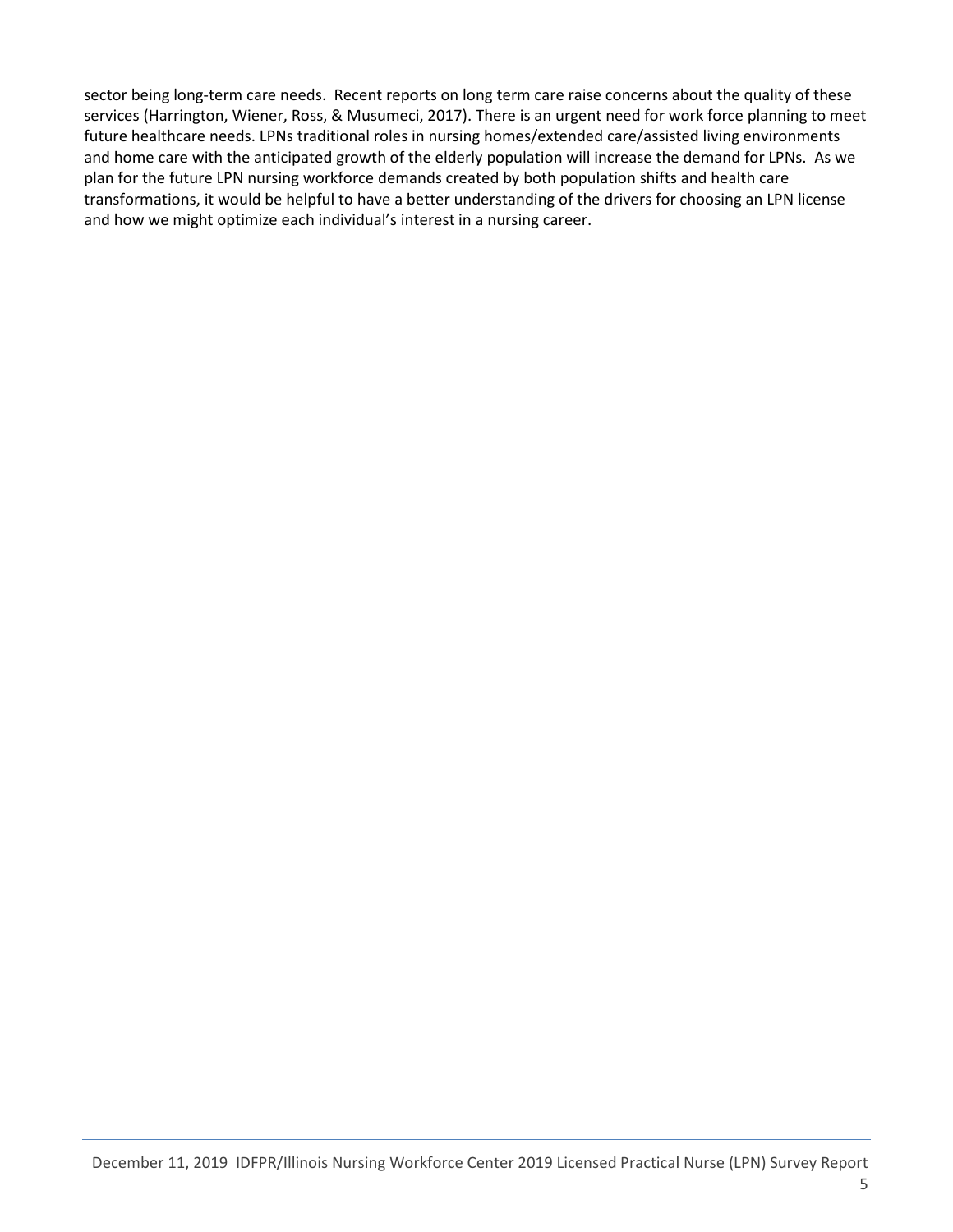# Table of Contents

## About the Data

The primary source of data for this report is a survey offered to individual Licensed Practical Nurses (LPNs) completing on-line licensure renewal in the State of Illinois. The renewal period ran from (11/13/18) to (1/31/19). There were 28,109 LPNs in Illinois as of October 1, 2018, and the voluntary survey yielded 3,662 participants or 13.1% response rate. When individuals concluded the renewal process, including payment of the license renewal fee, there was a link to the survey along with an explanation of its purpose. Over 88% of Illinois LPNs completed license renewal via an on-line platform.

The survey data were compared with the Illinois Department of Financial and Professional Regulation (IDFPR) database, and the voluntary responses are reflective of the Illinois LPNs with respect to age, with two exceptions. There were slightly more (11%) survey responses in the 55-64 years of age category and less (10%) in the 25-34 years of age category. The LPN age data were obtained from the IDFPR licensure database on December 4, 2018 –about mid-way thorough survey completion.

The survey included 28 questions consistent with the national minimum dataset recommendations of the National Forum of State Nursing Workforce Centers https://nursingworkforcecenters.org/minimum-datasets/. A comprehensive record of questions is provided in Appendix A. Information obtained from the survey can be categorized into three areas. Demographic information includes age, diversity (ethnicity, race, gender), and retirement horizon. Human capital elements include education, area of employment specialty including work setting and other details. Earnings include a section on workplace benefits.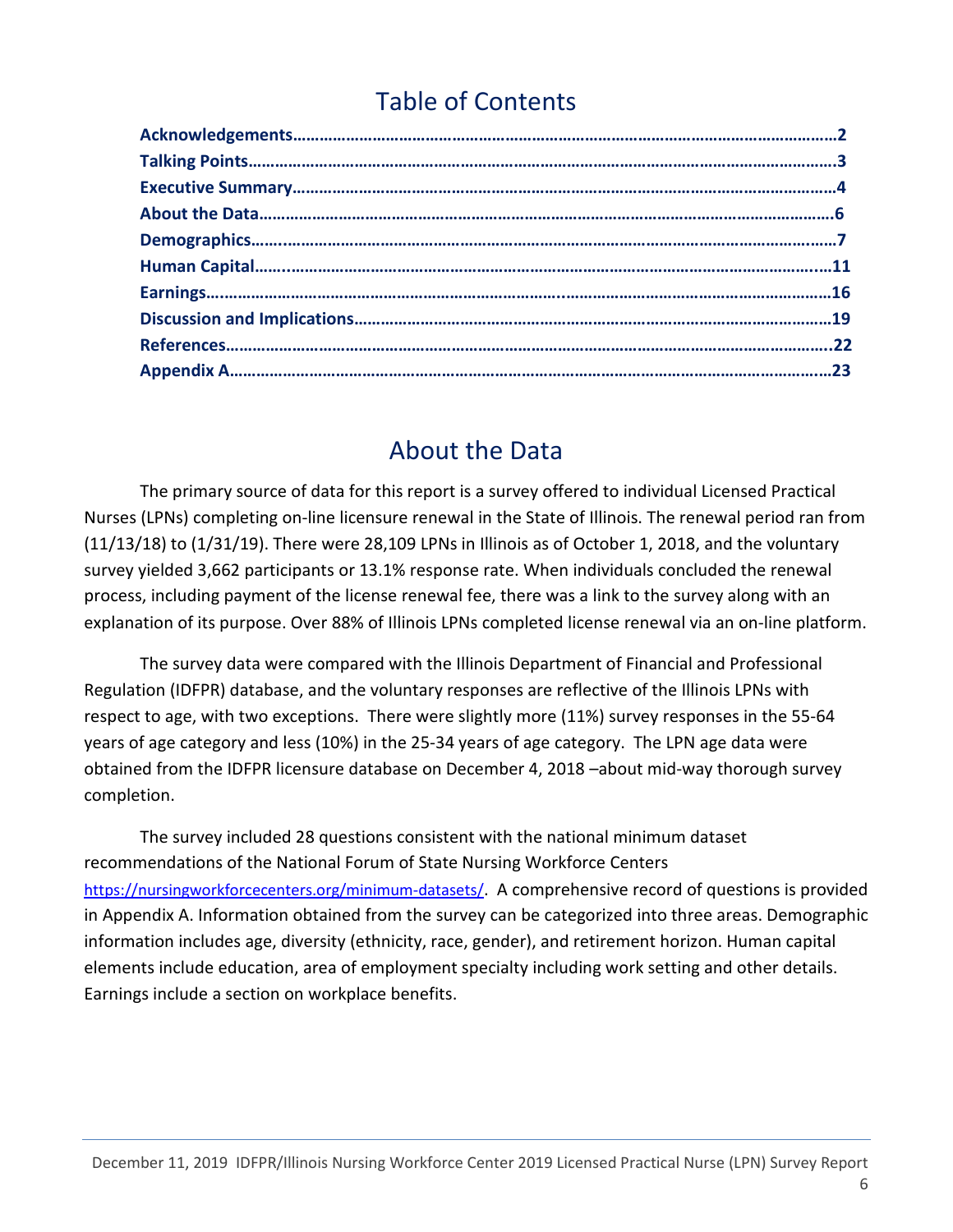# **Demographics**

### General Overview

Data on the characteristics, supply and distribution of LPNs in the State of Illinois are essential to expanding access to care and planning for provision of essential primary and other health care services. This report contains data on the demographics of our current LPN workforce, the relative numbers of LPNs in each age group, their cultural diversity, and educational preparation.



Figure 1: Age Cohorts

Figure 1 presents the distribution of Licensed Practical Nurse (LPN) survey participants by selected age categories. Age is derived from unfiltered participant responses to date of birth. The years of age are listed on the vertical axis, on the left of the horizontal bar, to the right of the horizontal bar is the percent. The substantial share of Illinois LPNs in advanced age categories represents a significant context for many

other observations in this report. The value of these age categories as a cross-reference for other information is enhanced by the relatively small number of non-responses ( $n = 65$ ).

Diversity of the Illinois LPN workforce is illustrated in Figures 2 and 3. Figure 2 represents diversity of respondents, and Figure 3 illustrates racial and ethnic diversity distributed amongst age cohorts. The U.S. Census Bureau describes the Hispanic ethnonym as a culture regardless of race, so these data may represent duplicate counts. White females constitute a substantial majority (64.2%); however, there are indications of changing demographics observable across age categories.

The cultural diversity of the nursing workforce in Illinois was determined by two questions asked in sequence: "Are you Hispanic or Latino;" followed by the question "What is your race/ethnicity (mark all that apply)". Responses are illustrated in Figure 2. There were 3,652 responses, 55 individuals did not respond to Hispanic or Latino and 26 did not respond to the race/ethnicity.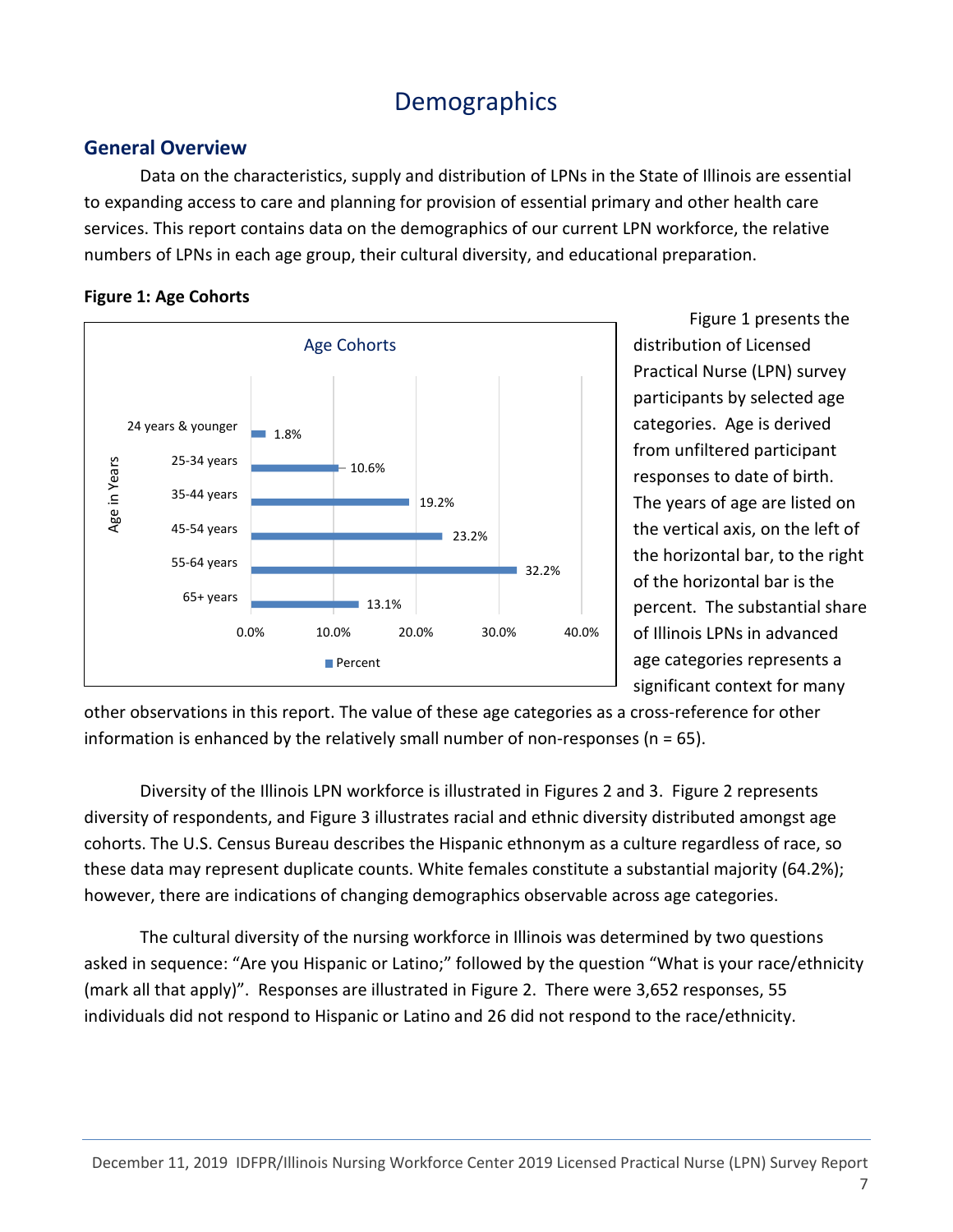



Figure 2. Hispanic or Latino no response  $n = 55$ Race/ethnicity no response n = 26

The gender diversity is limited with approximately seven percent males, though 36% of male respondents are under 44 years of age. While there is a clear need to increase diversity in the nursing workforce, the LPN group demonstrates some promising trends in multiple categories

Diversity of the workforce varies depending on age with younger cohorts demonstrating increased diversity. For Black/African Americans, the percent was the same, 25-26%, for three age ranges: 35-44, 45-54 and 55-64 years of age. Black/African American is the largest reporting minority group (26.4%). Interestingly the Hispanic/Latina percent was highest in the younger years, showing approximately 54% of Hispanic/Latino LPNs are less than 44 years of age.

| ັ<br>. .                             |          |           |           |           |           |           |  |  |              |  |  |  |
|--------------------------------------|----------|-----------|-----------|-----------|-----------|-----------|--|--|--------------|--|--|--|
| Diversity by Age Cohorts             |          |           |           |           |           |           |  |  |              |  |  |  |
| Race, Ethnicity and Age Distribution |          |           |           |           |           |           |  |  |              |  |  |  |
|                                      | 24 years | 25-34     | 35-44     | 45-54     | 55-64     | 65+ years |  |  | <b>Total</b> |  |  |  |
|                                      | and      | years old | years     | vears old | years old | old       |  |  |              |  |  |  |
|                                      | under    | $(1984 -$ | old       | $(1964 -$ | (1954-    | $(1925 -$ |  |  |              |  |  |  |
|                                      | (1994-   | 1993)     | $(1974 -$ | 1973)     | 1963)     | 1953)     |  |  |              |  |  |  |
|                                      | 2005)    |           | 1983)     |           |           |           |  |  |              |  |  |  |
| American                             | 0.00%    | 7.7%      | 42.6%     | 15.4%     | 23.1%     | 11.5%     |  |  | 0.7%         |  |  |  |
| <b>Indian or Alaska</b>              | 0        | 2         | 11        | 4         | 6         | 3         |  |  | 26           |  |  |  |
| <b>Native</b>                        |          |           |           |           |           |           |  |  |              |  |  |  |
|                                      |          |           |           |           |           |           |  |  |              |  |  |  |
| Asian                                | 1.1%     | 16.6%     | 26.3%     | 29.1%     | 20.6%     | 6.3%      |  |  | 5.0%         |  |  |  |
|                                      | 2        | 29        | 46        | 51        | 36        | 11        |  |  | 175          |  |  |  |
|                                      |          |           |           |           |           |           |  |  |              |  |  |  |

#### Figure 3 Diversity by Age Cohorts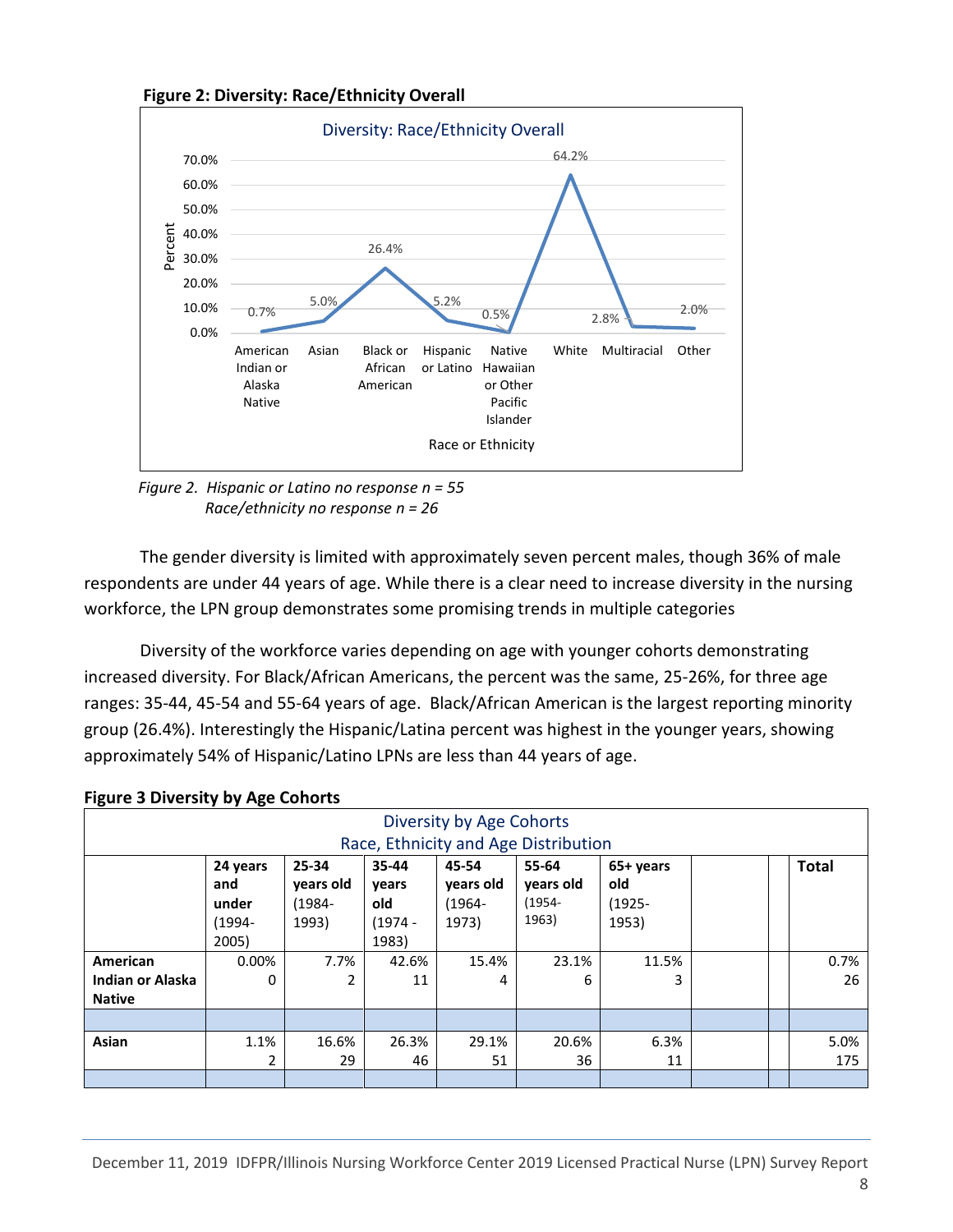|                         | $(1994 -$<br>2005) | 1993)     | $(1974 -$<br>1983) | 1973)     | 1963)     | 1953)     |  |              |
|-------------------------|--------------------|-----------|--------------------|-----------|-----------|-----------|--|--------------|
|                         | under              | $(1984 -$ | old                | $(1964 -$ | $(1954 -$ | $(1925 -$ |  |              |
|                         | and                | years old | years              | years old | years old | old       |  |              |
|                         | 24 years           | 25-34     | 35-44              | 45-54     | 55-64     | 65+ years |  | <b>Total</b> |
| <b>Respondents</b>      |                    |           |                    |           |           |           |  |              |
| <b>Total</b>            | 70                 | 403       | 722                | 853       | 1,167     | 467       |  | 3,682        |
|                         |                    |           |                    |           |           |           |  |              |
|                         | 2                  | 13        | 28                 | 18        | 22        | 4         |  | 87           |
| <b>Multiracial</b>      | 2.3%               | 14.9%     | 32.2%              | 20.7%     | 25.3%     | 4.6%      |  | 2.5%         |
|                         |                    |           |                    |           |           |           |  |              |
|                         | 52                 | 225       | 379                | 490       | 835       | 325       |  | 2,306        |
| White                   | 2.3%               | 9.8%      | 16.4%              | 21.3%     | 36.2%     | 14.1%     |  | 65.2%        |
|                         |                    |           |                    |           |           |           |  |              |
| <b>Islander</b>         |                    |           |                    |           |           |           |  |              |
| <b>Other Pacific</b>    |                    |           |                    |           |           |           |  |              |
| Hawaiian or             | 0                  | 3         | 7                  | 6         | 0         |           |  | 17           |
| <b>Native</b>           | 0.00%              | 17.7%     | 41.2%              | 35.3%     | 0%        | 5.88%     |  | 0.5%         |
| Latino                  |                    | 36        | 57                 | 6         | 31        | 9         |  | 186          |
| <b>Hispanic or</b>      | 3.8%               | 19.4%     | 30.7%              | 24.7%     | 16.7%     | 4.8%      |  | 5.2%         |
|                         |                    |           |                    |           |           |           |  |              |
| American                | 9                  | 102       | 212                | 243       | 243       | 116       |  | 925          |
| <b>Black or African</b> | 1.0%               | 11.0%     | 22.9%              | 26.3%     | 26.3%     | 12.5%     |  | 26.2%,       |

Figure 3: No response: race  $n = 55$ , ethnicity  $n = 26$ 

In terms of race/ethnicity by age-groups, larger percentages of minorities are younger as compared to those nearing retirement, suggesting the workforce will become more diverse as younger cohorts advance in age. For example, 44% of Asians reported being younger than age 45 years, while 6.3% reported being age 65 or older. Another notable observation from Figure 3 is the minimal ethnic diversity of the youngest age category, but there are a limited number of responses from the youngest age group ( $n = 70$ ).

#### Figure 4: Years to Retirement



Figure 4: No response  $n = 415$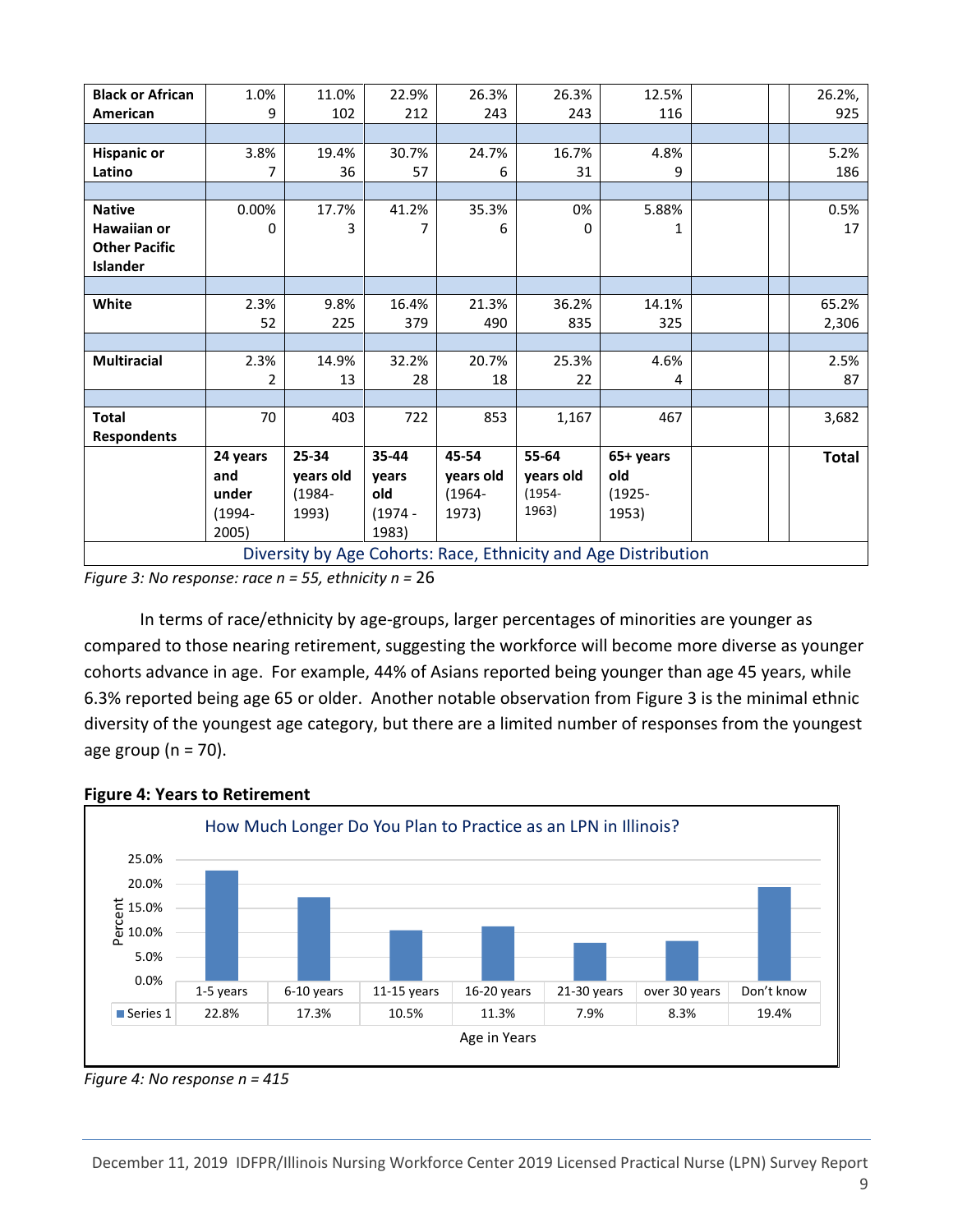The selected age categories should facilitate comparison to data from other sources. Of concern is that close to 22% of the LPNs who practice in nursing homes/extended care plan on retiring in one to five years (Figure 7, page 13).

The survey asked participants a pair of questions related to retirement plans. The distribution across selected categories of years to retirement is presented in Figure 4 (above). The largest category is composed of LPNs within five years of intent to retire (22.8%). Approximately 40% of survey participants report anticipated retirement over the next decade. On this question there are a substantial number, 19.4% (n = 643) indicating uncertainty with regards to retirement plans, and there were 415 non-responders.

The second question regarding retirement asked the primary reasons for delaying retirement. The results of the question of "reasons that could persuade one to extend a retirement date" are difficult to interpret. First, approximately 39% survey respondents did not respond, and second approximately 27% indicated no eminent retirement. Economic conditions were indicated as the leading concern regarding retirement. Other frequent responses included reduced physical demands and increased compensation including benefits. Thus, economics still plays an important role in keeping LPNs in the workplace.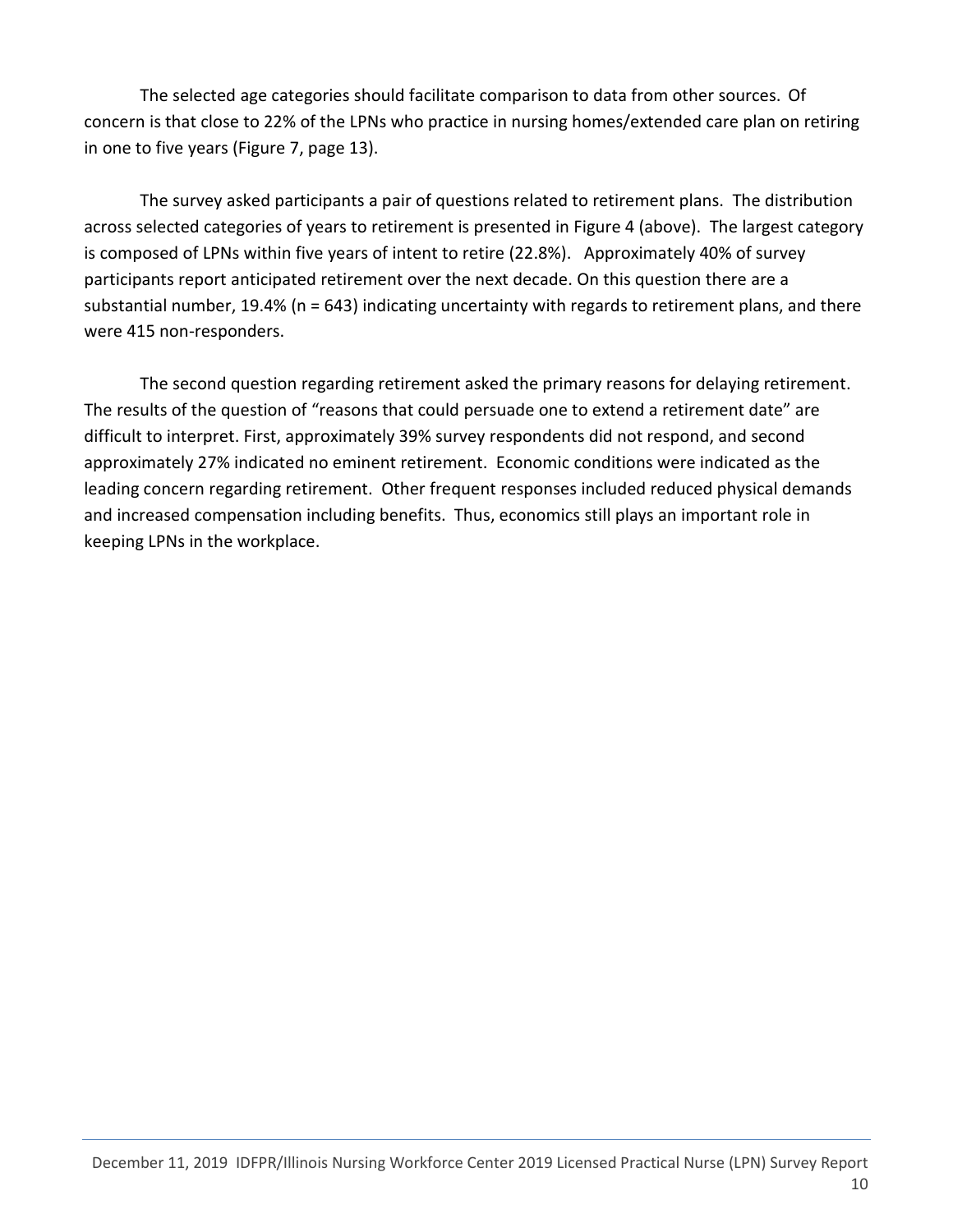# Human Capital

The concept of human capital frames workforce issues in terms of the productive capacity of each individual. Skills and knowledge can be general (productive in a variety of contexts) or specific (most valuable in a particular context, such as a unique industry setting or specialized occupational role). A human capital perspective is essential to the full appreciation of the role of health care, education, and workforce development in promoting economic growth and societal wellbeing. In this section we look at education and area of clinical practice specialties in the Licensed Practical Nurse (LPN) survey responses.

#### Employment, Job Characteristics

The majority (78%) of respondents work full-time at one job and are actively employed in nursing, 16% work part-time and a small number, 9% work per diem. A small number of respondents, approximately 16-19%, work multiple jobs. Approximately half or 55% of respondents work a total of 40 hours per week on all jobs. For those who work part-time, approximately 23% work less than 40 hours per week, and approximately 19% work between 50-60 hours per week. Very few respondents work more than 60 hours per week.



#### Figure 5: Setting of Employment

Participants were asked to identify the type of setting that most closely corresponds to their primary nursing position. The most common health care employment setting was in nursing home/extended care/assisted living (50%). This was followed by the ambulatory care (14.7%), home health (9.2%) and hospital (7.4%) settings

#### Figure 5: non-response n=177

In their employment settings, approximately three fourths (75.3%) of the respondents provide direct patient care as staff nurses. The next highest categories were nurse faculty (5.1%) followed by nurse administrator/manager (4.7%) and nursing care coordinator (4.2%). The "other health-related" category was 8.1%. This question did not provide for individual responses. These data are similar to the 2017 LPN report where 74.5% identified as staff nurses, 3.2% as nurse faculty, 4.9% as nurse administrator/manager and 5.3% as nursing care coordinator.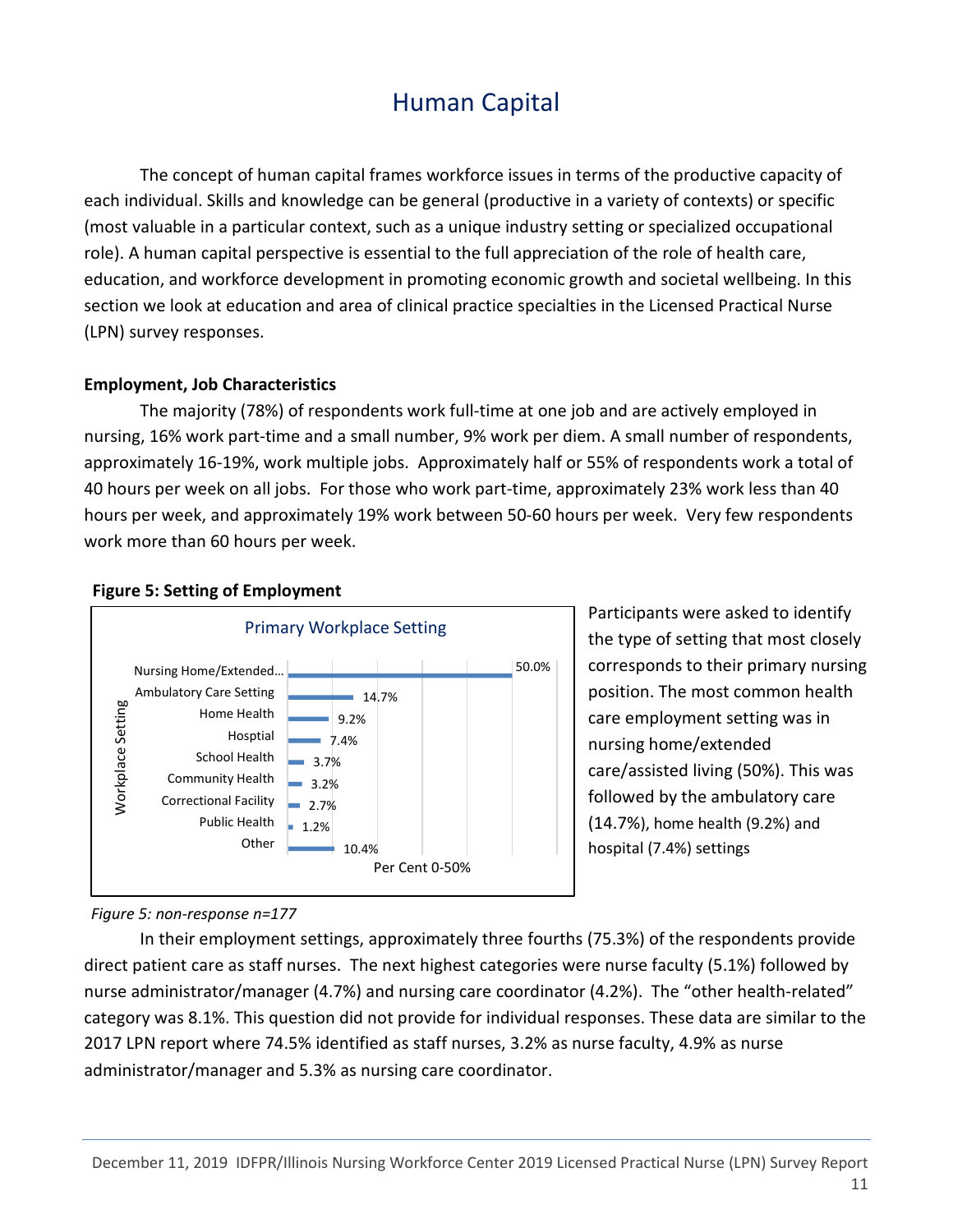



Figure 6: No response n = 593

Specialized certification enhances skills that are most valuable in a particular employment context. There are several specialty certifications available to LPNs. Figure 6 (above) reflects the specialty certifications held by the respondents. The top four specialty certifications are IV (intravenous) Therapy, Pharmacology, Long-Term Care, and Wound Care. These specialty certification areas, particularly IV training, could reflect demand in the field for these skills. It should be noted that approximately half of the respondents (43.1%) do not hold any specialty certification.

Workplace setting and retirement plans of the LPN workforce are important to note (Figure 7). The data on intent to retire indicate that 23% of the total Illinois LPN workforce intends to retire in the next 1-5 years (Figure 4). However, the number of nurses retiring in the next five years varies substantially depending on workplace setting. Figure 7 illustrates that of those LPNs planning on retiring in the next 10 years, approximately 21% are working in nursing homes/extended care/assisted living (also sometimes referred to as long-term care facilities); approximately 5% are in home health and 4% are in a hospital setting. This high percent of LPNs working in long-term care and who anticipate retirement raise concern for staffing of skilled care facilities particularly in light of the growing older adult population.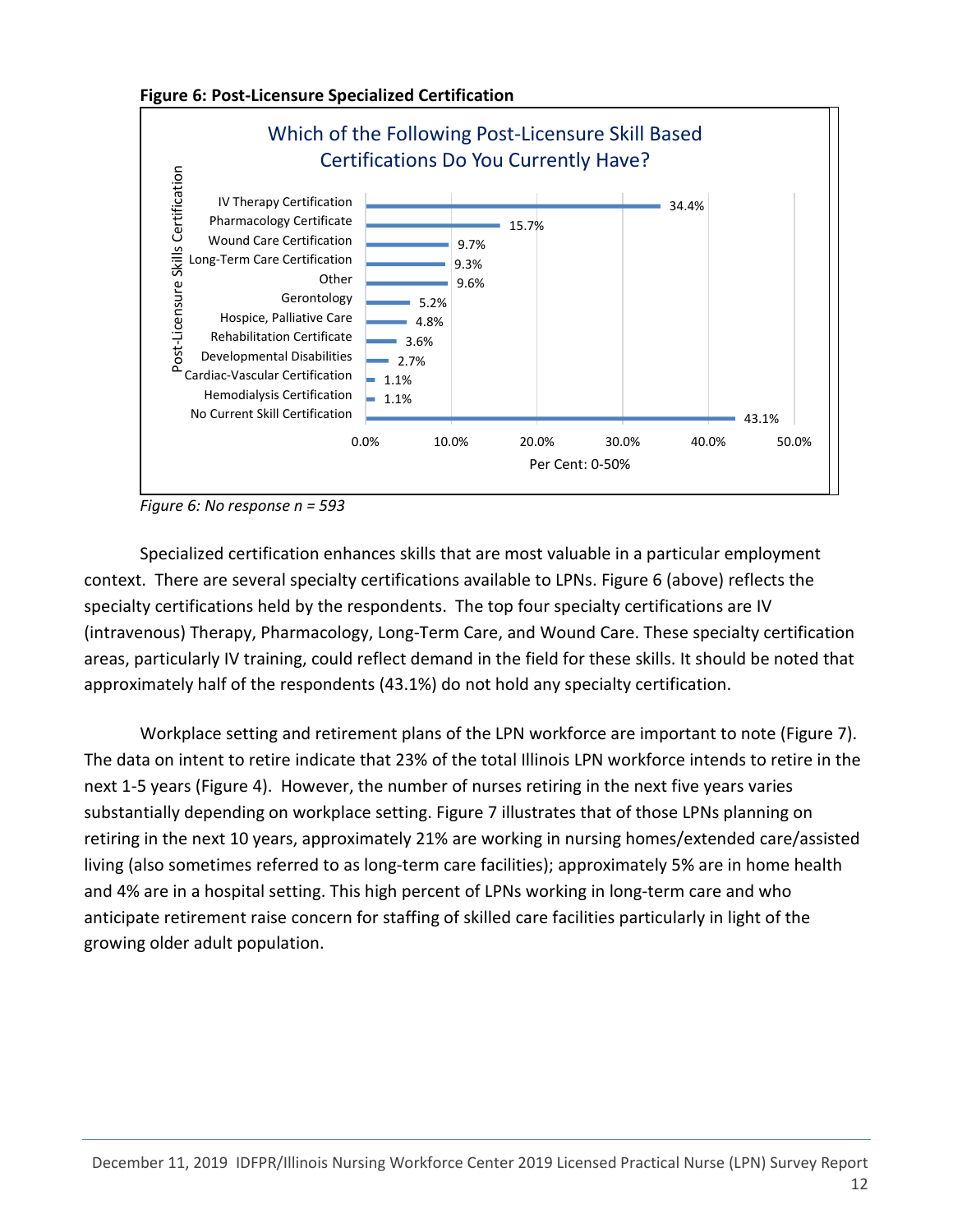| Retirement Plans and Type of Workplace Setting |                        |                |          |                    |                  |                         |                          |        |       |
|------------------------------------------------|------------------------|----------------|----------|--------------------|------------------|-------------------------|--------------------------|--------|-------|
|                                                | <b>Nursing</b><br>Home | Home<br>Health | Hospital | Ambulatory<br>Care | School<br>Health | Community<br>Health and | Correctional<br>Facility | Other* | Total |
| <b>Years Until</b>                             | /Extended              |                |          |                    |                  | Public                  |                          |        |       |
| Retirement                                     | Care/Assisted          |                |          |                    |                  | Health                  |                          |        |       |
|                                                | Living                 |                |          |                    |                  |                         |                          |        |       |
| 1-5 years                                      | 43.6%                  | 10.3%          | 8.8%     | 7.5%               | 3.8%             | 2.8%                    | 2.2%                     | 20.7%  | 23.2% |
| $6 - 10$                                       | 46.4%                  | 8.8%           | 7.9%     | 6.7%               | 3.9%             | 4.0%                    | 2.8%                     | 19.5%  | 17.8% |
| years                                          |                        |                |          |                    |                  |                         |                          |        |       |
|                                                |                        |                |          |                    |                  |                         |                          |        |       |
| $11 - 15$                                      | 45.9%                  | 9.5%           | 9.1%     | 6.2%               | 4.2%             | 3.6%                    | 4.2%                     | 16.6%  | 10.4% |
| years                                          |                        |                |          |                    |                  |                         |                          |        |       |
| $16 - 20$                                      | 54.1%                  | 9.3%           | 6.5%     | 5.1%               | 3.4%             | 4.8%                    | 2.8%                     | 14.1%  | 11.8% |
| years                                          |                        |                |          |                    |                  |                         |                          |        |       |
| $21 - 30$                                      | 50.8%                  | 6.4%           | 6.8%     | 5.0%               | 3.6%             | 8.4%                    | 3.2%                     | 13.3%  | 8.3%  |
| years                                          |                        |                |          |                    |                  |                         |                          |        |       |
| Over 30                                        | 55.3%                  | 5.3%           | 8.8%     | 0.0%               | 2.3%             | 8.4%                    | 1.9%                     | 12.8%  | 8.6%  |
| years                                          |                        |                |          |                    |                  |                         |                          |        |       |
| I am                                           | 28.1%                  | 25%            | 3.1%     | 5.0%               | 9.4%             | 3.1%                    | 3.1%                     | 26.5%  | 1.1%  |
| retired                                        |                        |                |          |                    |                  |                         |                          |        |       |
| Do not                                         | 59%                    | 9.3%           | 4.9%     | 4.6%               | 3.2%             | 3.5%                    | 2.6%                     | 13.1%  | 18.9% |
| know                                           |                        |                |          |                    |                  |                         |                          |        |       |
|                                                |                        |                |          |                    |                  |                         |                          |        |       |

#### Figure 7: Workplace Setting and Retirement Plans

Figure 7: No response  $n = 17$ 

\*Other includes: academic setting, occupational health, insurance claims/benefits, policy/planning/regulatory/licensing agency and other.

### Experience by Age Distribution

Years of experience as an LPN is another individual element that can be derived from survey responses. In Figure 8 (below), the horizontal bar is age of the respondents, the vertical column is years of experience as an LPN; the numbers in the grid are total responses in each category. It is not surprising that the youngest age cohort, 25 years and younger, have the least experience. However, a more complex picture emerges for age groups 35-44 years, 45-54 years and even 55-64 years of age. In each of these age categories are individuals with diverse levels of experience. This observation is consistent with heterogeneity in the timing of LPN career choice. That is, individuals enter the field at different points in the life cycle, up to their late 40's and beyond. Thus, in these older age cohorts, age cannot be equated with years of experience.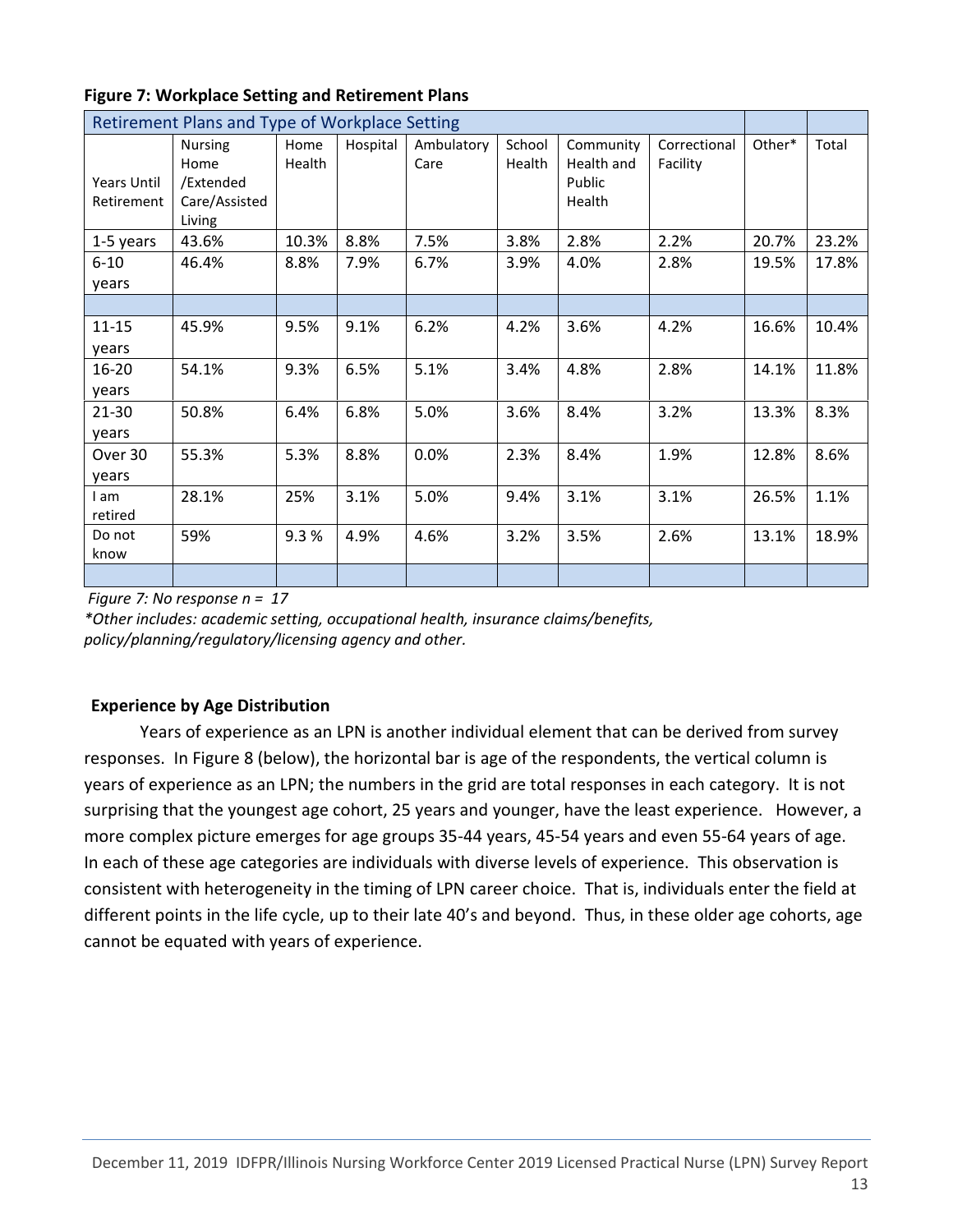|            | Age         |             |             |          |       |             |  |  |  |  |  |
|------------|-------------|-------------|-------------|----------|-------|-------------|--|--|--|--|--|
|            | 25 years &  | $26 - 34$   | 35-44       | 45-54    | 55-64 | $65+$ years |  |  |  |  |  |
|            | younger     | years       | years       | years    | years |             |  |  |  |  |  |
| Years of   |             |             |             |          |       |             |  |  |  |  |  |
| Experience |             |             |             |          |       |             |  |  |  |  |  |
| 0-10 years | 63          | 329         | 326         | 220      | 99    | 11          |  |  |  |  |  |
| 20 years   | 0           | 37          | 274         | 244      | 130   | 42          |  |  |  |  |  |
| 30 years   | 0           | 0           | 59          | 260      | 275   | 58          |  |  |  |  |  |
| 40 years   | $\mathbf 0$ | $\mathbf 0$ | $\mathbf 0$ | 73       | 346   | 102         |  |  |  |  |  |
| 50 years   | 0           | 0           | 0           | $\Omega$ | 242   | 194         |  |  |  |  |  |
| 60 years   | $\mathbf 0$ | 0           | $\mathbf 0$ | 0        | 0     | 40          |  |  |  |  |  |
|            |             |             |             |          |       |             |  |  |  |  |  |

#### Figure 8: Age and Years of Experience as an LPN

### Educational Distribution

#### Figure 9: Highest Level of Education



 Community college remains an important pipeline for the LPN workforce; these data are similar to 2017 LPN survey responses which indicated that 54% respondents received their LPN education through community college.

Figure 9 presents educational attainment of Illinois LPNs. The educational attainment responses are to the right of each horizontal bar. The categories are ordered by overall frequency. LPN licensure obtained through a community college is the highest ranking, followed by private college, high school and proprietary school education. 5.8% hold advanced degrees including a baccalaureate degree (nursing and other). Other responses (4.0%) include primarily Figure 9: No response n = 57 a variety of some college courses.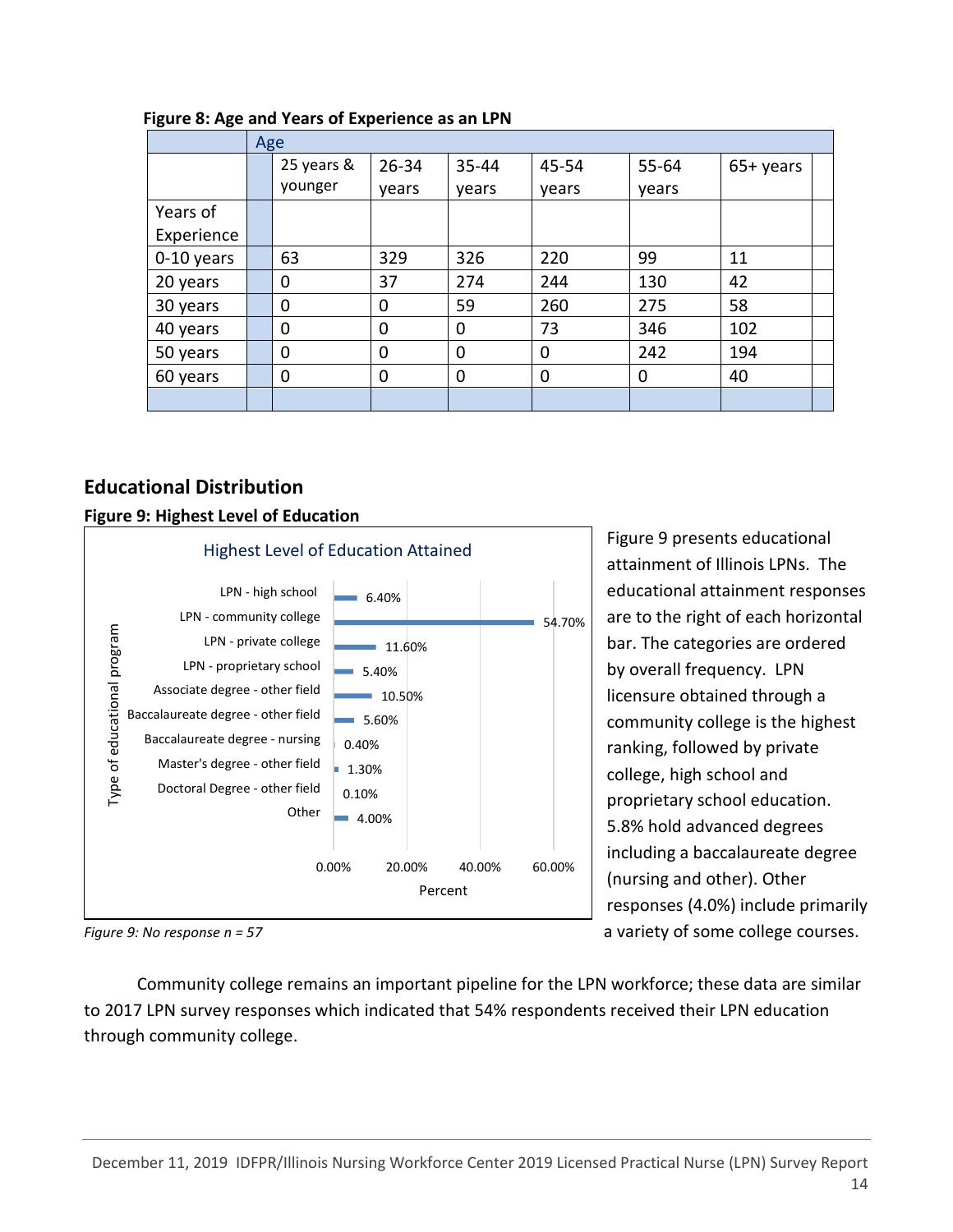| Currently Enrolled in a Nursing Education Program by Age Distribution |              |           |           |           |           |       |       |  |  |  |  |
|-----------------------------------------------------------------------|--------------|-----------|-----------|-----------|-----------|-------|-------|--|--|--|--|
| Degree Program                                                        | 25 & Younger | $26 - 34$ | $35 - 44$ | $45 - 54$ | $55 - 64$ | $65+$ | Total |  |  |  |  |
| Associate Degree                                                      | 26           | 80        | 79        | 62        | 22        | 3     | 272   |  |  |  |  |
| <b>Baccalaureate Degree</b>                                           |              | 13        | 19        | 21        |           | 0     | 59    |  |  |  |  |
| Masters' Degree                                                       | 0            |           |           | 0         |           | 0     |       |  |  |  |  |
| Other                                                                 | 0            | 6         | 16        | 10        | 3         | 4     | 39    |  |  |  |  |
| <b>Total</b>                                                          | 27           | 99        | 115       | 93        | 31        |       | 372   |  |  |  |  |

#### Figure 10: Current Enrollment Patterns

The educational pipeline demands attention to all levels of educational settings including community colleges, universities and other academic settings. Figure 10 indicates the number of nurses (by age cohorts) enrolled in differing educational programs. No respondents were enrolled in any doctoral degree or post-master's certificate programs. Of note is the number of nurses pursuing an associate and baccalaureate degree in the 26 to 34 and the 35 to 44-year age range and then decreasing across age cohorts. The number of younger LPNs currently enrolled in an associate degree and baccalaureate degree programs could explain the large number of younger respondents who intend on retiring in one to five years, perhaps they anticipate moving ahead with another career or an RN level position.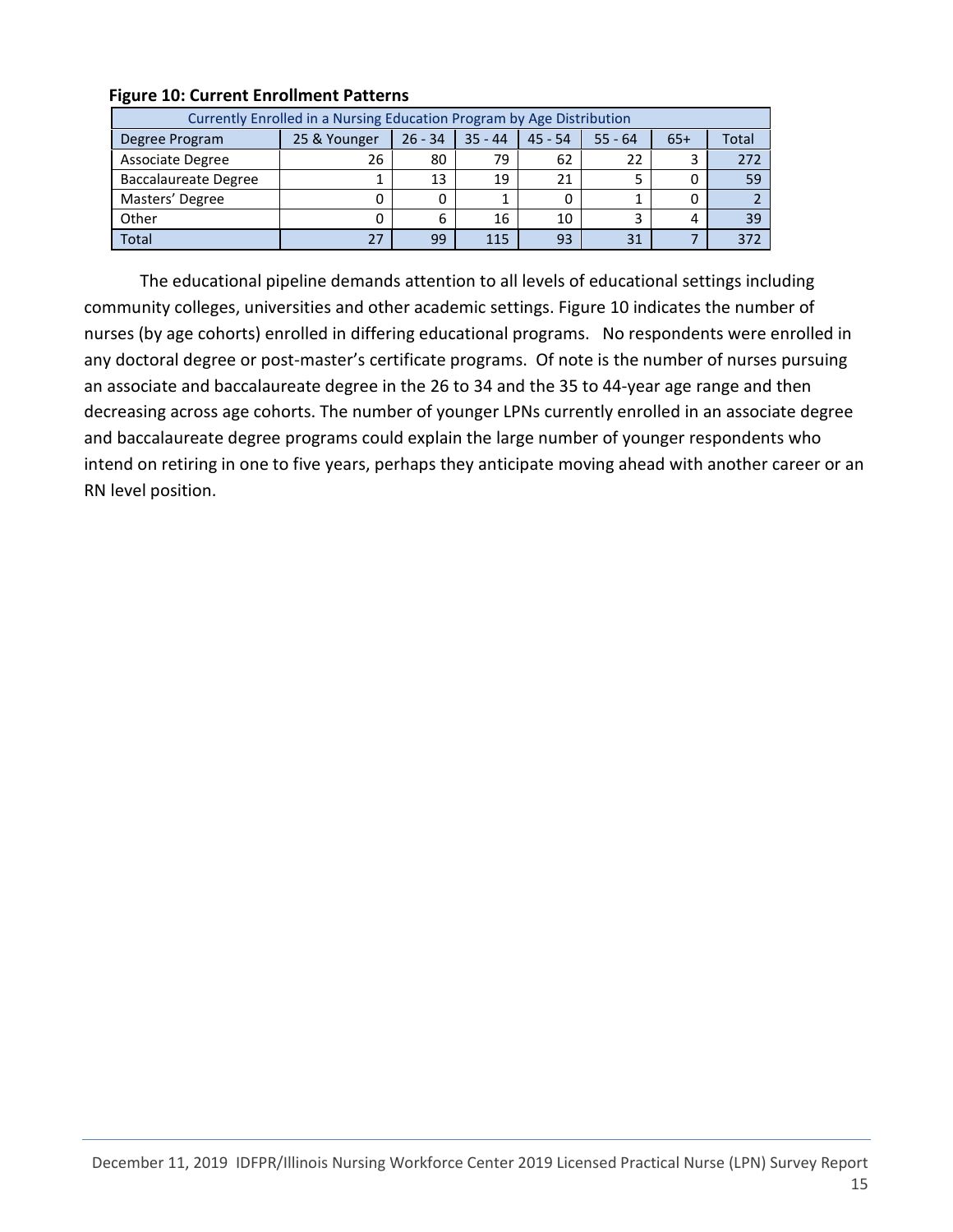# Earnings

The 2019 LPN survey question "Please estimate your pre-tax earnings from your primary nursing position" provided twenty-one earning intervals. The median response was \$45,000 to \$50,000. The majority of respondents reported annual earnings between \$25,000-\$65,000. Approximately 23% of respondents reported an annual salary above \$65,000.



 $| 0.5\%$ 

Percent (0-25%)

Figure 11: Annual Earnings

The 2019 LPN survey included a question asking which benefits the respondents currently received. Approximately 50% all respondents indicated that they had a retirement plan, dental insurance and personal health insurance; 40% had family health insurance and 29% did not have any benefits at all. The type of benefits received in addition to a salary varied significantly with workplace setting.

Figure 11: No response n = 590

\$105,001 or more

The top four workplace settings, where the majority of Illinois LPNs work, nursing home/extended care/assisted living (50%), ambulatory care settings (15%), home health (9%), and hospital (7%) and the benefits received are illustrated in Figure 12. Workplace settings not included in Figure 12 due to the small per cent: correctional facility (3%), community health (3%), school health (4%), public health (1%), insurance claims/benefits (0.9%), academic setting (0.5%), occupational health, policy/planning/regulatory (0.03%) and other (10.4%). Benefit compensation varied by workplace setting.

Survey responses to the question "What would make you delay retirement," some respondents indicated better benefits, which is a component of an economic incentive to continue working.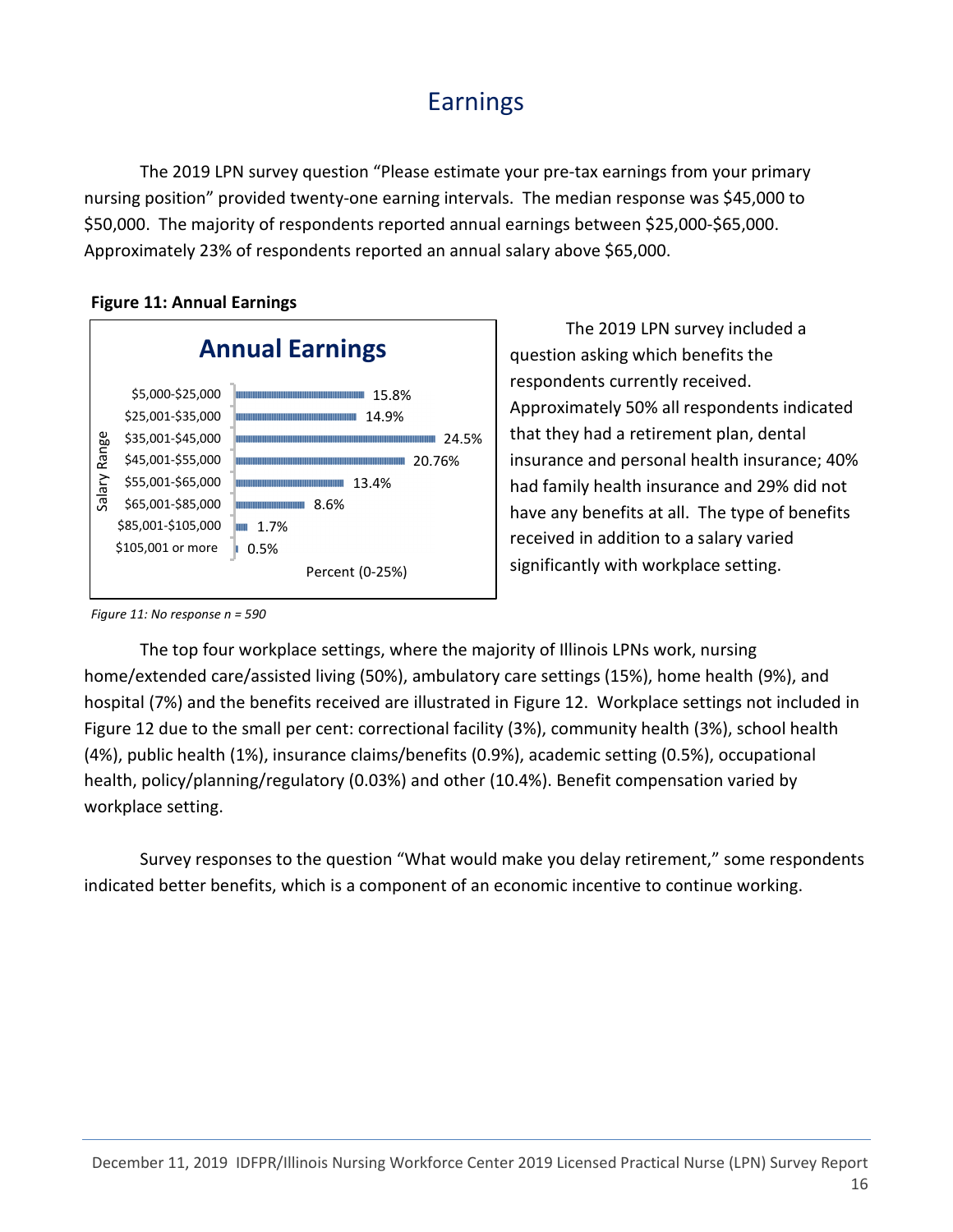

Figure 12: Compensation Benefits Received by Employment Setting

Figure 12: No response  $n = 55$  \*\*8/2021 table edited\*\*

### Emerging Trends: Workplace Violence

The Illinois General Assembly (IGA) recently passed the Health Care Violence Prevention Act (Public Act #100-1051) to combat the violence that occurs against health care workers in nearly all care settings. To better understand workplace violence in healthcare settings, three questions were added to the survey. The questions were prefaced by the Emergency Nurses Association (ENA) definition of violence: an act of aggression directed toward persons at work or on duty that ranges from offensive or threatening to homicide. Workplace violence is commonly understood as any physical assault, emotional or verbal abuse, or threatening, harassing, or coercive behavior in the work setting that causes physical or emotional harm. Both the questions and the definition were used with permission from the Emergency Nurses Association (J. Gacki-Smith et al., 2009).

Below are the three questions with summary of responses; approximately 450 respondents did not respond to each question.

1. How often have you experienced patient/visitor/family physical or verbal abuse while at work? the range of options began with "on each shift" (7%) through "never" (32%). Weekly (15%), monthly (10%), quarterly (5%), semi-annually (4%), annually (3%), less than annually (15%), I am not currently working (6%).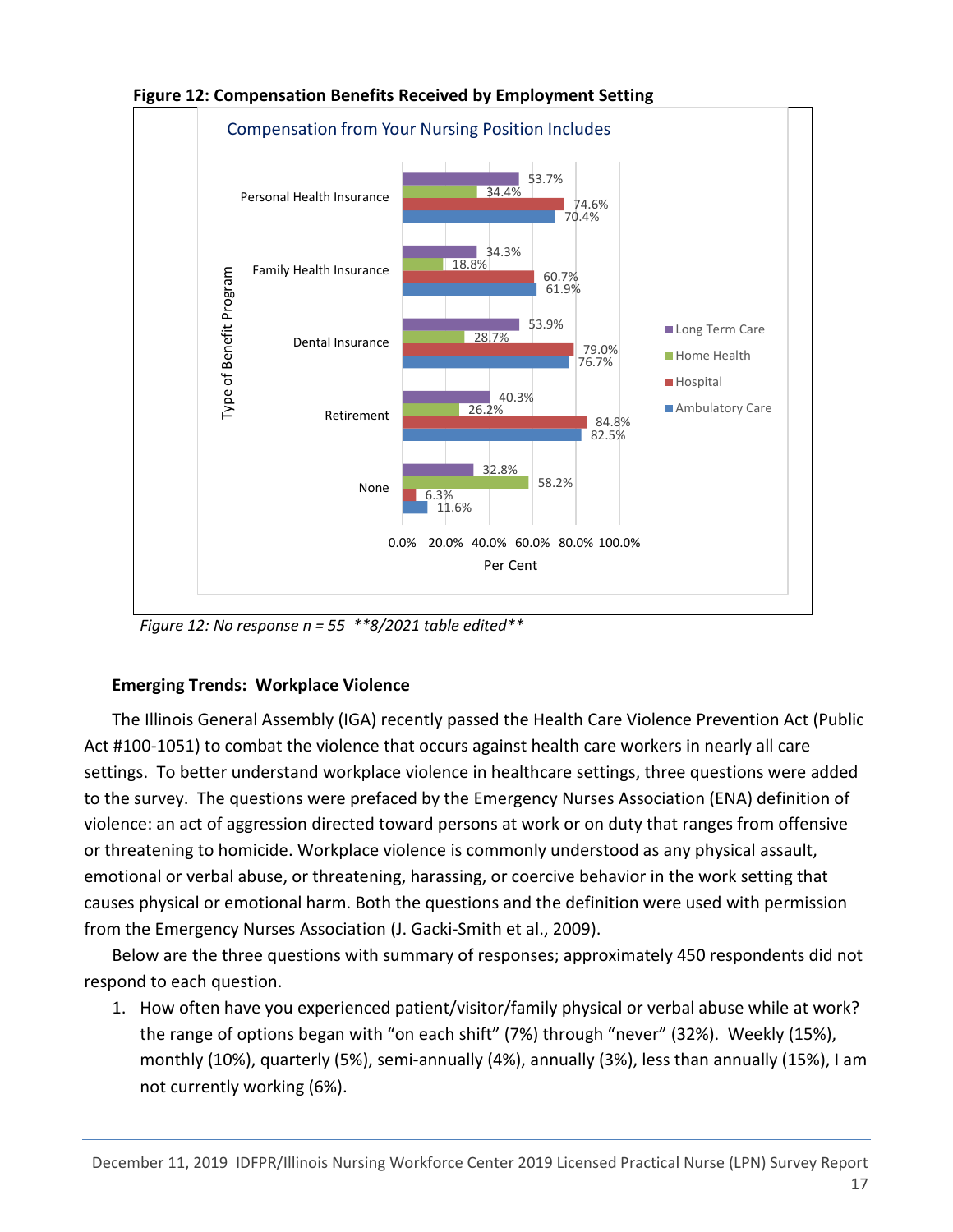- 2. Where have you attended workplace violence training: current facility (49%), other location (14%), both current facility and other location (13%), have never attended training (26%).
- 3. Does your facility have a policy in place for reporting workplace violence incidents: yes (86%), no (3%), don't know (11%).

In summary, 36% of LPN respondents reported experiencing physical or verbal abuse at least quarterly; 26% have never attended workplace violence training and the clear majority, 86% indicated the facility where they work has a policy for reporting workplace violence.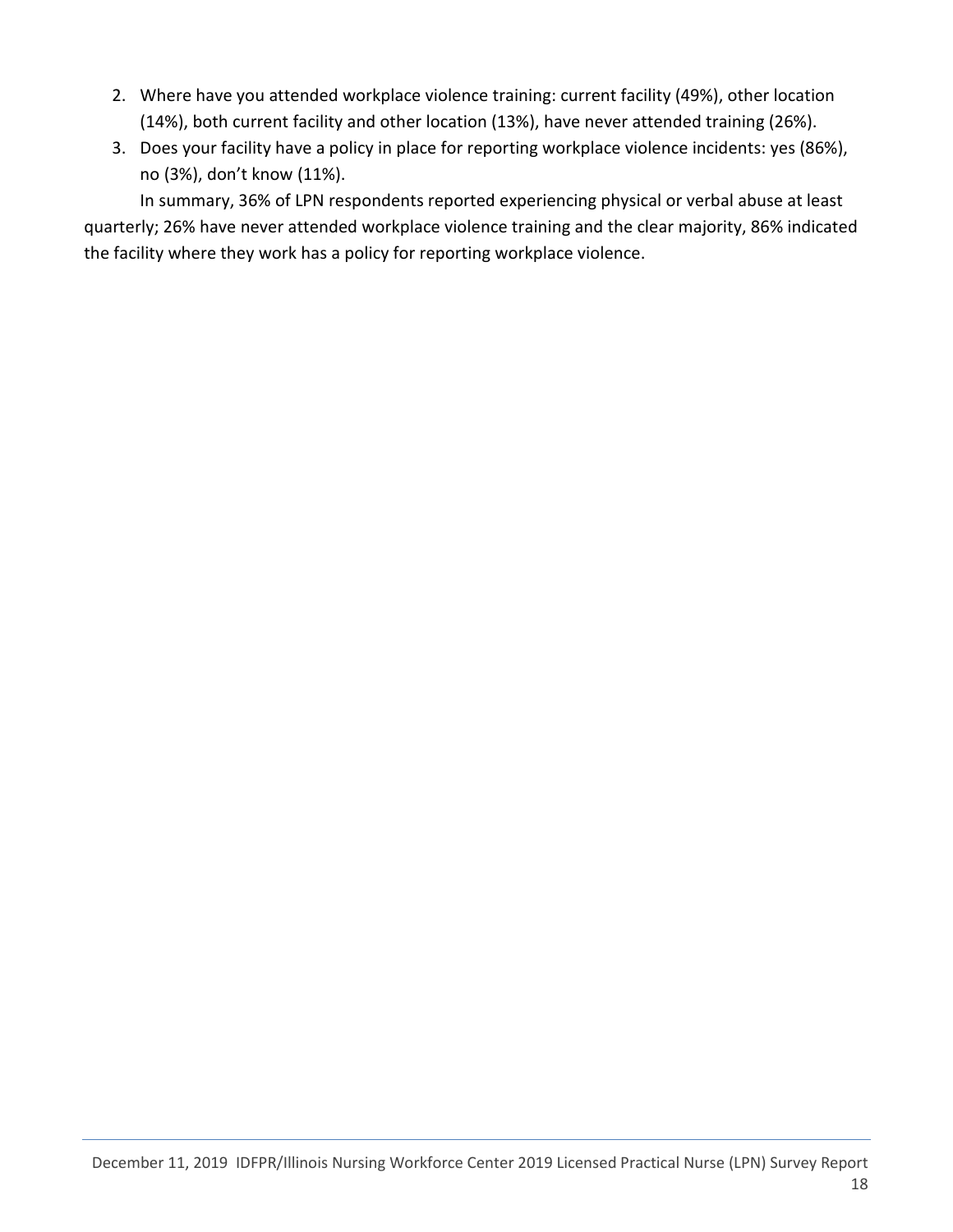# Discussion and Implications

Licensed Practical Nurses (LPNs) in our State are an aging workforce, which is similar to the Illinois RN workforce. Forty-five percent of Illinois LPNs are 55 years of age or older, slightly higher than in 2017 when 43% of Illinois LPNs had reached this age. The median age of Illinois LPNs is slightly older than national average, which is 54 years of age (National Council State Boards of Nursing and National Forum State Nursing Workforce Centers [NCSBN Forum] 2017). The most common care setting where LPNs practice is in nursing home/extended care/assisted living environment (50%). The large number of older LPNs working in this sector raises serious concerns about the capacity of this group to meet future population's health needs. Adding to this concern are the data indicating that 23% of the group that responded to the retirement question plans to do so in one to five years.

It is essential for Illinois workforce planning groups to focus on the needs of the nursing home/ home health populations, its growth and the demand/workforce capacity imbalance. The anticipated growth in the U.S. elderly population is well documented: estimates are that between 2010 and 2030, the number of elderly will grow by an average of 2.8 percent annually (U.S. Census Bureau, US Department of Commerce, 2014) The elderly population will more than double between now and the year 2050, to 80 million. Demand projections for the LPN workforce will depend on the anticipated shift from nursing homes to home health care for the elderly. Long-term employment growth is expected to continue into 2030 (Spetz, Trupin, Bates & Coffman,2015). Given this demographic trend, the impending retirement of the LPN workforce should be a focal issue for Illinois workforce planning groups. At the current time workforce planning groups seem to be focused on the growth of the community health care worker group to address many workforce issues of elder adults (Healthcare Task Force [HCTF], 2014).

In terms of cultural diversity, 36% of responding LPNs identified themselves as a racial/ethnic minority, while 64% of the respondents are White/Caucasian. Black/African American is the largest reporting minority group (26%), which is higher than the national LPN average of 16% ([NCSBN Forum], 2017). Compared to 2018 data on the RN workforce, the LPN cohort appears to be more diverse and this diversity is clustered in younger age categories (IDFPR/Illinois Nursing Workforce Center, 2018). Larger percentages of minorities are younger as compared to LPNs nearing retirement. These data suggest that the LPN workforce will become more diverse as the younger-age cohorts advance in age.

 In terms of gender diversity, seven percent of respondents are male, though 36% of male respondents are under 44 years of age. This is similar to the national average, where data implied that 7.5% of the LPN workforce are male and 92.5% are female. The national study also found increasing proportions of males in more recently licensed cohorts, suggesting higher percentages of males in the LPN workforce in future cohorts ([NCSBN Forum], 2017). While there is a clear need to increase diversity in the nursing workforce, the LPN group demonstrates some promising trends in multiple categories.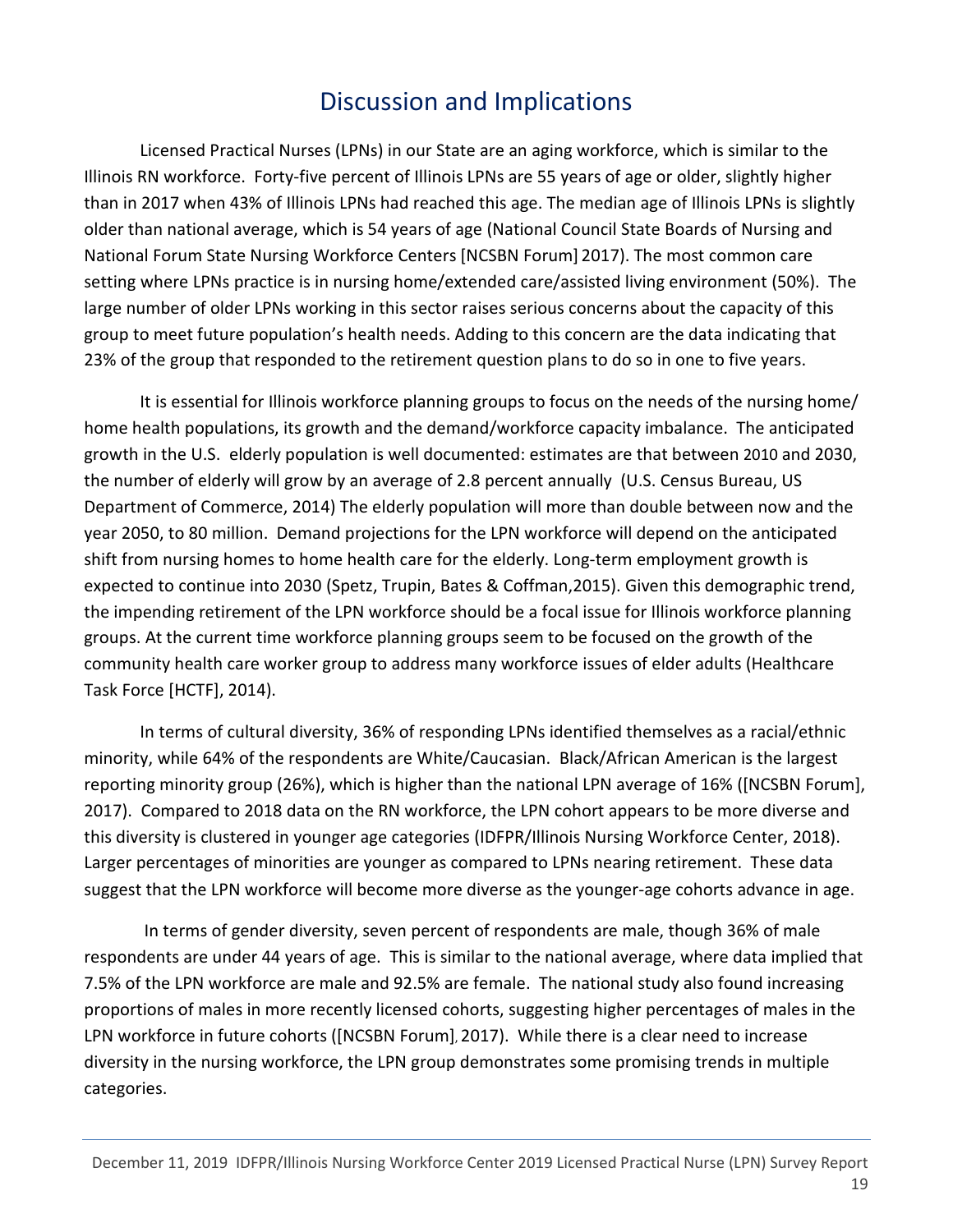Nursing home/extended care/assisted living are the workplaces most respondents indicated as their primary nursing position (50%). This is followed by the ambulatory care (14.7%) and "Other" (10.4%). These responses are similar to the findings in the 2017 LPN report, with two exceptions. The percent of LPNs working in the ambulatory care setting in 2017 LPN response was 5.9% and the "other" category was 10.4%. In this report the individual responses in the "other" category were reviewed, and if the response better fit in an itemized category – then it was moved to that category. In 2017 the "other" category was approximately 15%, and individual responses were not reviewed. That could be a partial explanation for the data discrepancy between 2017 and 2018. This survey, with individual responses being moved to another more specific category has responses in the "other" category decreased from 15% to 10%. The range of places worked is quite varied, indicating this workforce skill set fits with a variety of workplace needs.

The most common LPN workplace settings in Illinois are similar to national data: nursing home/extended care, followed by home health and hospitals, ([NCSBN Forum], 2017). The findings support a report by Coffman et al. (2015) that indicate long-term care employs more LPN/VNs than any other industry. The number of LPN/VNs working in long-term care increased from 258,670 in 2008 to 289,946 in 2013, an increase of 13%, while the number of LPN/VNs working in hospitals, outpatient care, and other sectors decreased by 20%. Illinois has LPN data collected in 2019, 2017 and 2015. The common trend between Illinois and national data are evident.

Intent to retire from LPN respondents indicated that 23% of the total Illinois LPN workforce intends to retire in the next 1-5 years. However, the number of nurses retiring in the next five years varies substantially depending on workplace setting. This is an increase from the 2017 survey, which showed 21% intended to retire in 5 years and 38% within 10 years.

The overall LPN median earnings nationally increased from \$38,000 in 2015 to \$40,000 in 2017 according to the NCSBN Forum, Biennial National Nursing Workforce Survey (2017). The median national salaries of LPNs differed by employment setting, position title, with LPNs working in rehabilitation having the highest median salary overall, and LPNs working in school health have the lowest. The median national salary for male LPNs is higher than the median salary for females. The report also noted that that median salaries differed considerably based on geographic region: Alaska (\$52,000) had the highest salary and South Dakota (\$34,865), Alabama (\$35,000), Mississippi (\$35,000) and West Virginia (\$35,000), the lowest ([NCSBN Forum], 2017).

The implications for LPN education are reflected in the demand for LPNs in long-term care settings relative to hospitals/acute care settings. LPNs who work in long-term care settings have less direct supervision than their counterparts in hospitals and need to exercise more independent judgment regarding patient care. LPN education programs need to ensure that students obtain sufficient clinical training in long-term care settings and have the critical thinking and communications skills necessary to practice effectively in these settings (Coffman et al, 2015). There are decreased educational opportunities to replace retiring LPNs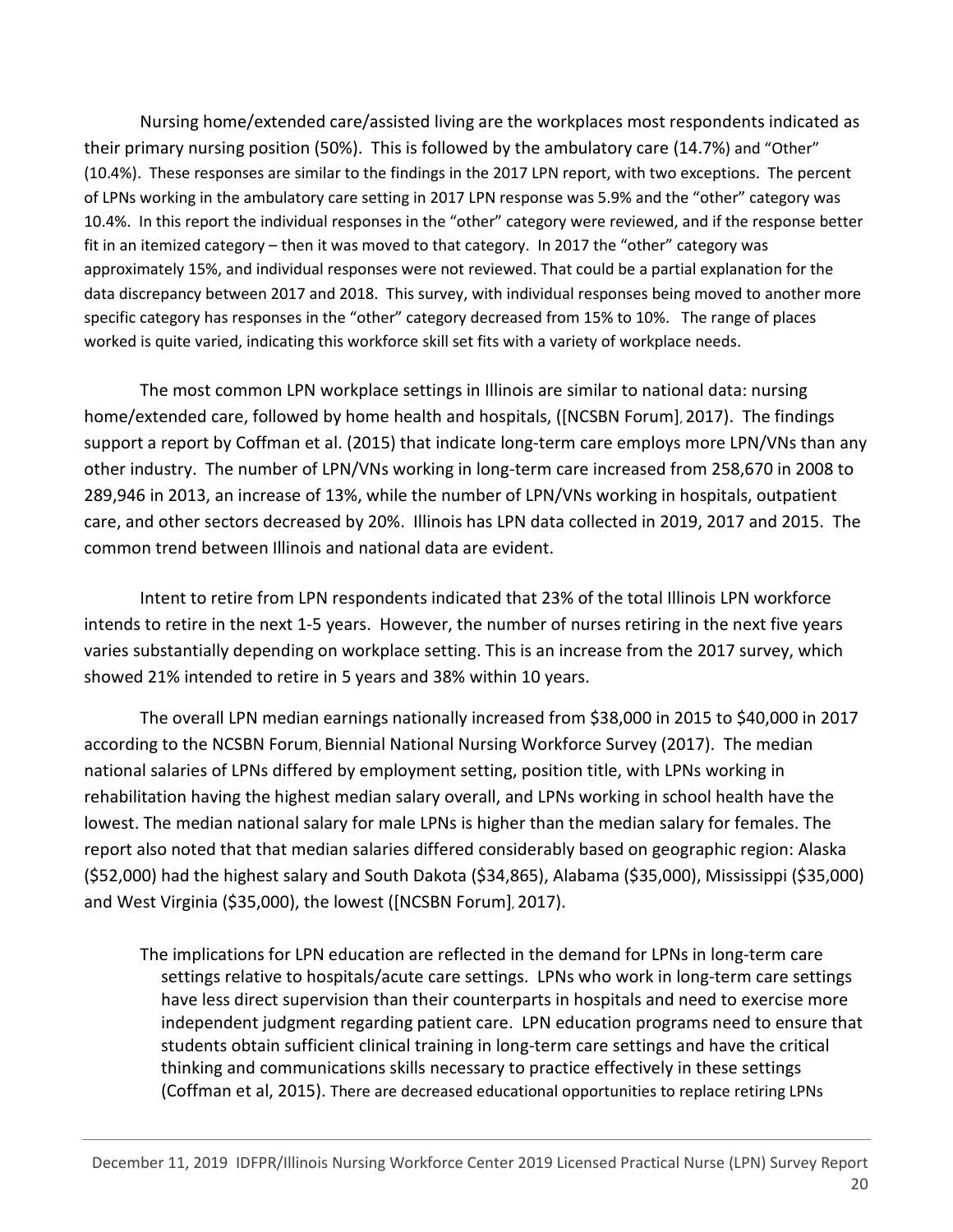outside metropolitan areas, though 55% of LPNs currently licensed received their education in a community college.

The LPN survey data indicate a workforce that is aging with a small younger aged pipeline to replace retiring nurses. Workforce planning needs must consider LPNs traditional roles in nursing homes/extended care and home care and the anticipated growth of the elderly population, especially in rural and low-income urban areas. An informed discussion on LPN demand/capacity must also consider the nursing competencies stipulated in new models of team-based care ([HCTF], 2014). As we plan for the nursing workforce needed to meet health care demands created by population shifts and health care transformation, it would be helpful to have a better understanding of the drivers for choosing an LPN certification and how we might optimize each individual's interest in a nursing career and expand educational opportunities across the state.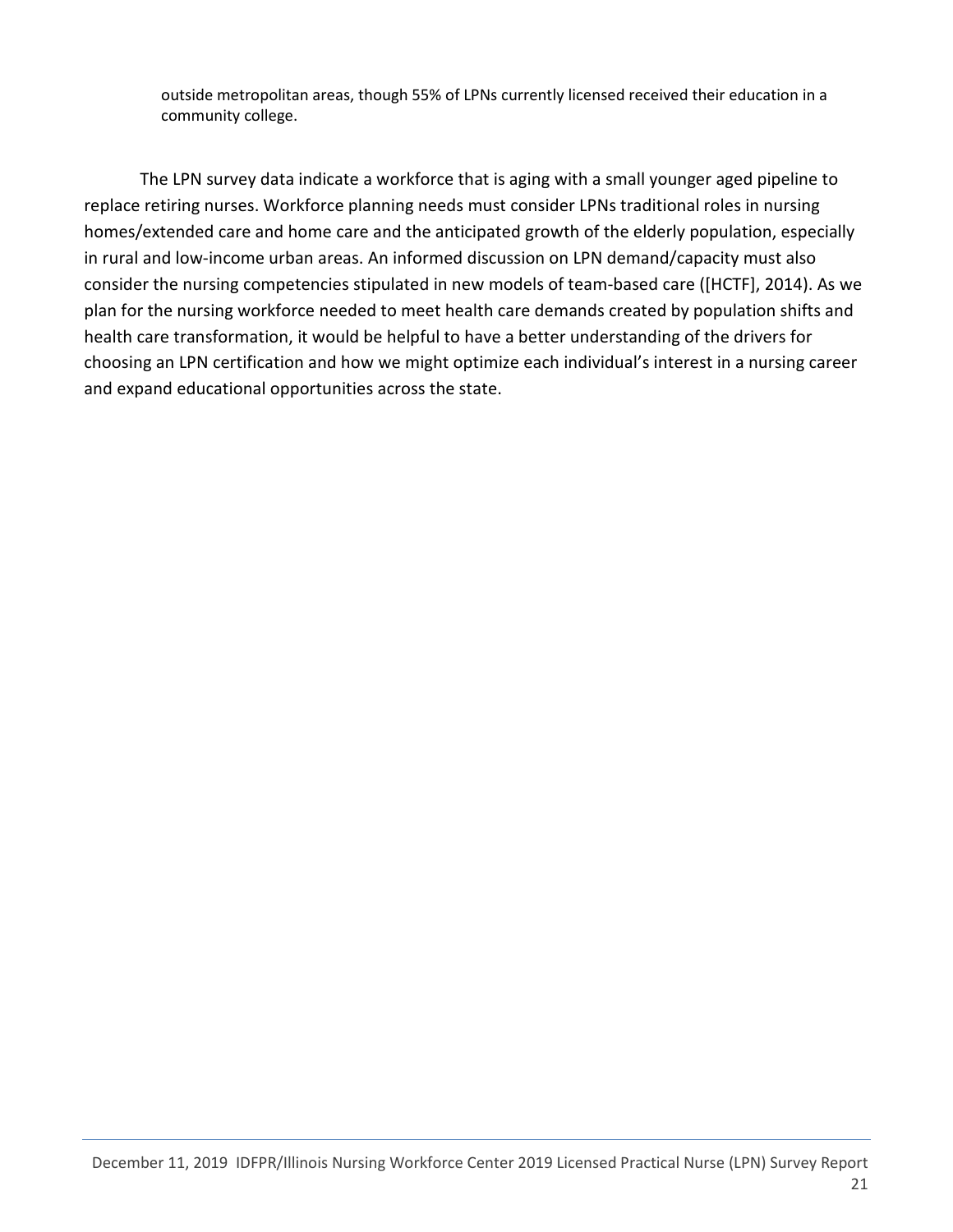### References

Coffman, J. M., Chan, K., & Bates, K. (2015) Profile of the Licensed Practical Nurse/Licensed Vocational Nurse workforce, 2008 and 2013. San Francisco, CA: UCSF Health Workforce Research Center on Long-Term Care. Retrieved from https://healthworkforce.ucsf.edu/sites/healthworkforce.ucsf.edu/files/Report-Profile of the Licensed Practical Nurse Licensed Vocational Nurse Workforce 2008 and 2 013.pdf

- Harrington, C., Wiener, J. M., Ross, L., & Musumeci, M.B. (2017). Key issues in long-term services and supports quality. Retrieved from https://www.kff.org/medicaid/issue-brief/key-issues-in-longterm-services-and-supports-quality/
- Healthcare Task Force (HCTF) (2014). Report to the Illinois Workforce Investment Board. Final Report. The workforce implication of new health care models. Retrieved from https://www2.illinoisworknet.com/DownloadPrint/HCTF%20Final%20Report.pdf
- IDFPR/Illinois Nursing Workforce Center (2016). Registered nurse workforce survey report. Retrieved from http://nursing.illinois.gov/PDF/2017-10-18\_icn\_rnws\_final.pdf
- National Council State Boards of Nursing and the National Forum of State Nursing Workforce Centers (2015) National nursing workforce study. Retrieved from https://www.ncsbn.org/workforce.htm
- Spetz, J., Trupin, L., Bates, T. and Coffman, J. M. (2015) Future demand for long-term care workers will be influenced by demographic and utilization changes. Health Affairs, 34, 936-945.
- U.S. Census Bureau Statistical Brief, U.S. Department of Commerce, Sixty-five Plus in the United States, The Older Populations in the United States, 2014.
- U.S. Department of Health and Human Services Health Resources and Services Administration (HRSA), Bureau of Health Workforce, National Center for Health Workforce Analysis (2018) Long-Term Services and Supports: Nursing Workforce Demand Projections 2015-2030. Retrieved from , https://www.census.gov/population/socdemo/statbriefs/agebrief.html
- J. Gacki-Smith, et al., Violence Against Nurses Working in U.S. Emergency Departments, J. Nursing Admin. (Jul./Aug. 2009, 340-39).